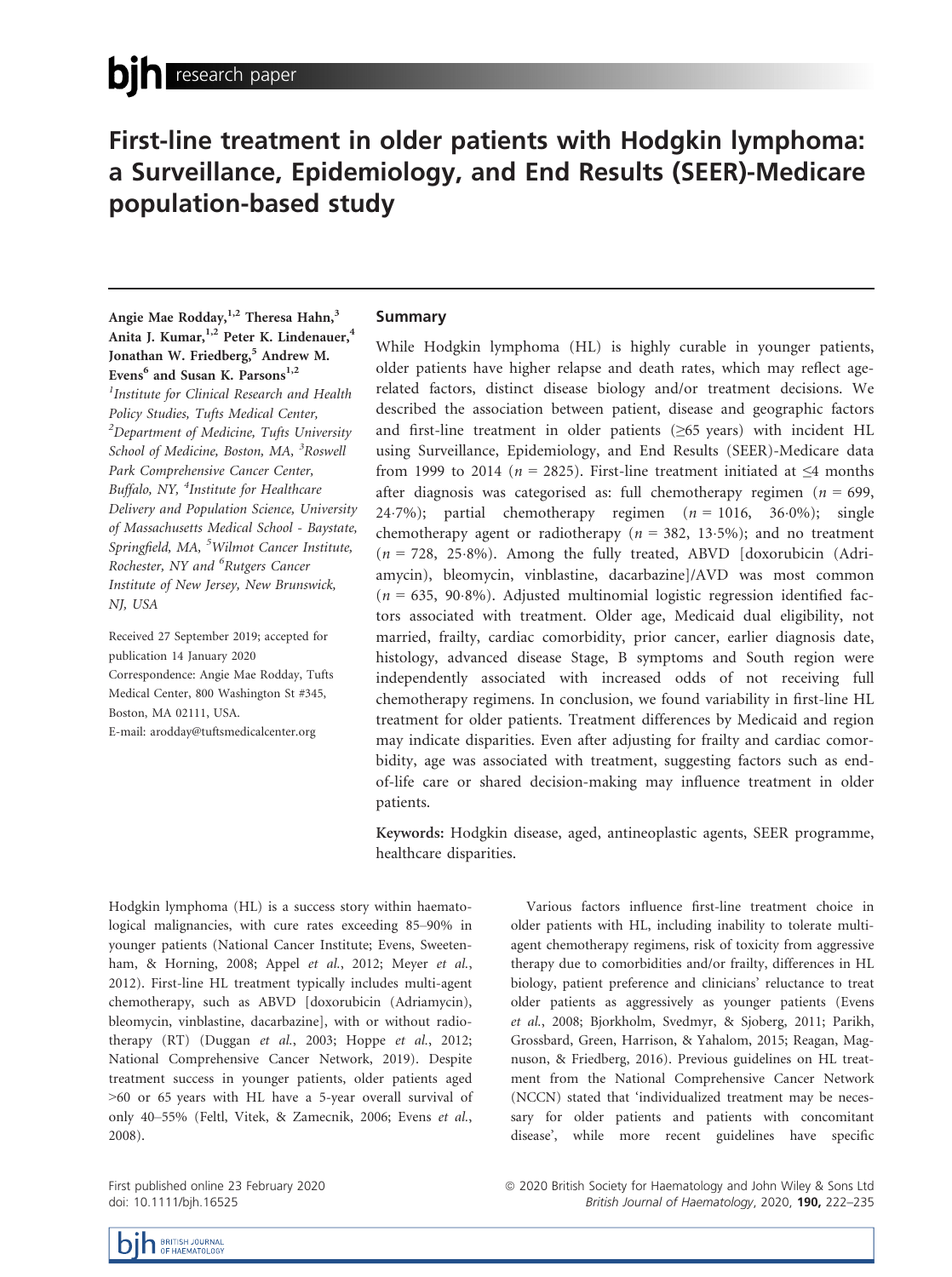recommendations for omitting certain drugs (e.g. bleomycin from ABVD) or using shorter courses or less toxic regimens (Hoppe et al., 2012; National Comprehensive Cancer Network, 2019). In clinical practice, drugs may be omitted from the regimen, or patients may receive fewer cycles, dose reductions or dose omissions (Engert et al., 2005; Evens et al., 2008). Additionally, some older patients are treated with palliative approaches, such as single chemotherapy agents or limited-field RT (Boll et al., 2013).

A challenge of studying older patients with HL is their underrepresentation in clinical trials (Engert et al., 2005; Abbasi, 2019). Most older patients are treated in community oncology practices, with less access to clinical trials. Further, available data about treatment of older patients with HL are limited by small sample size, short follow-up, decreased generalisability to community practices or retrospective design (Ballova et al., 2005; Evens et al., 2008; Evens et al., 2012; Evens et al., 2013; Forero-Torres et al., 2015; Friedberg et al., 2017). Therefore, we lack understanding of first-line treatment, second-line treatment after treatment failure and the associated outcomes in older HL patients.

The use of a large, longitudinal population-level database that combines clinical and claims data, such as Surveillance, Epidemiology, and End Results (SEER)-Medicare, provides data on older patients, including those treated at community practices and survival outcomes. The present study describes which HL treatments are used and identifies whether patient, disease and geographic factors are associated with treatment choice. We hypothesised that older age, frailty, comorbidity and lower socio-economic status would be associated with less treatment with full, multi-agent chemotherapy regimens.

# **Methods**

#### SEER-Medicare

SEER-Medicare data link two population-based databases with detailed information on Medicare beneficiaries with cancer (National Cancer Institute; Warren, Klabunde, Schrag, Bach, & Riley, 2002). SEER contains information from cancer registries, while Medicare data contains information on claims for healthcare services, including treatment, from time of entry into Medicare until death. SEER data come from population-based tumour registries from 17 regions, which collect information (e.g. demographics, date of diagnosis, Stage, histology) on newly diagnosed patients residing in those regions. Medicare is the national health insurance programme for Americans aged ≥65 years and a small subset aged <65 years who qualify based on disability status or certain medical conditions. Nearly all Medicare beneficiaries have Part A to cover hospital, skilled-nursing facility, hospice and home healthcare. Most are also enrolled in Part B to cover physician and outpatient services. The majority of beneficiaries have fee-for-service coverage, rather than Part C (also known as Medicare Advantage). Claims for Part C services are not included in SEER-Medicare, so their healthcare service use cannot be determined. Part D is an optional outpatient prescription drug plan implemented in 2006 that covers approximately 70% of SEER-Medicare beneficiaries (National Cancer Institute). About 20% of Medicare beneficiaries are eligible for Medicaid based on low income (referred to as Medicaid dual eligibility) (Jacobson et al., 2012).

#### Sample

This retrospective cohort study utilised SEER-Medicare data from 1999 to 2014. Patients were aged ≥65 years at diagnosis with incident classical HL. The cohort was restricted to Medicare Part A and B fee-for-service coverage for 6 months prior to and 1 year after diagnosis (or until date of death) to fully capture claims for treatment. Exclusion criteria were: missing diagnosis month; unknown diagnostic confirmation; diagnosis reported from autopsy or death certificate; another cancer diagnosis <6 months before HL diagnosis; no claims within 6 months of diagnosis; and unknown Stage (Fig 1). Patients with only one to 10 claims within 6 months of diagnosis were reviewed for inclusion, and were required to have one or more HL-related claim(s). To understand potential differences by type of Medicare coverage, we compared available patient, disease and geographic factors by whether patients were enrolled in Medicare Part A and B (Table A1).

### First-line treatment

First-line treatment at ≤4 months of diagnosis was determined from inpatient, outpatient and physician/supplier claims using chemotherapy J-codes, Healthcare Common Procedure Coding System (HCPCS) codes and Diagnosis Related Group (DRG) codes and was categorised as: (i) full chemotherapy regimens (hereafter 'full regimen'); (ii) partial chemotherapy regimen (hereafter 'partial regimen'); (iii) single chemotherapy agent or RT (hereafter 'single agent/RT') or (iv) no claims for chemotherapy or RT (hereafter 'no treatment'). Full regimens were defined as the minimal number of cycles recommended for the patient's Stage (early or advanced) based on NCCN guidelines and established chemotherapy regimens for HL, even though some patients were treated prior to the issuance of these recommendations (Table A2) (Canellos et al., 1992; Ballova et al., 2005; Boll et al., 2011; Hoppe et al., 2012; Gordon et al., 2013; National Comprehensive Cancer Network, 2019). To be classified as having received a full regimen, patients had to receive all drugs for the recommended number of cycles, but were allowed to miss one administration of one drug. Orally administered drugs (e.g. steroids, procarbazine) were not required for full regimens because they were only available in Part D pharmacy claims. Information on dose modifications was not available. Partial regimens included any multi-agent chemotherapy regimen that did not meet full regimen criteria. Single agent/RT included patients treated with one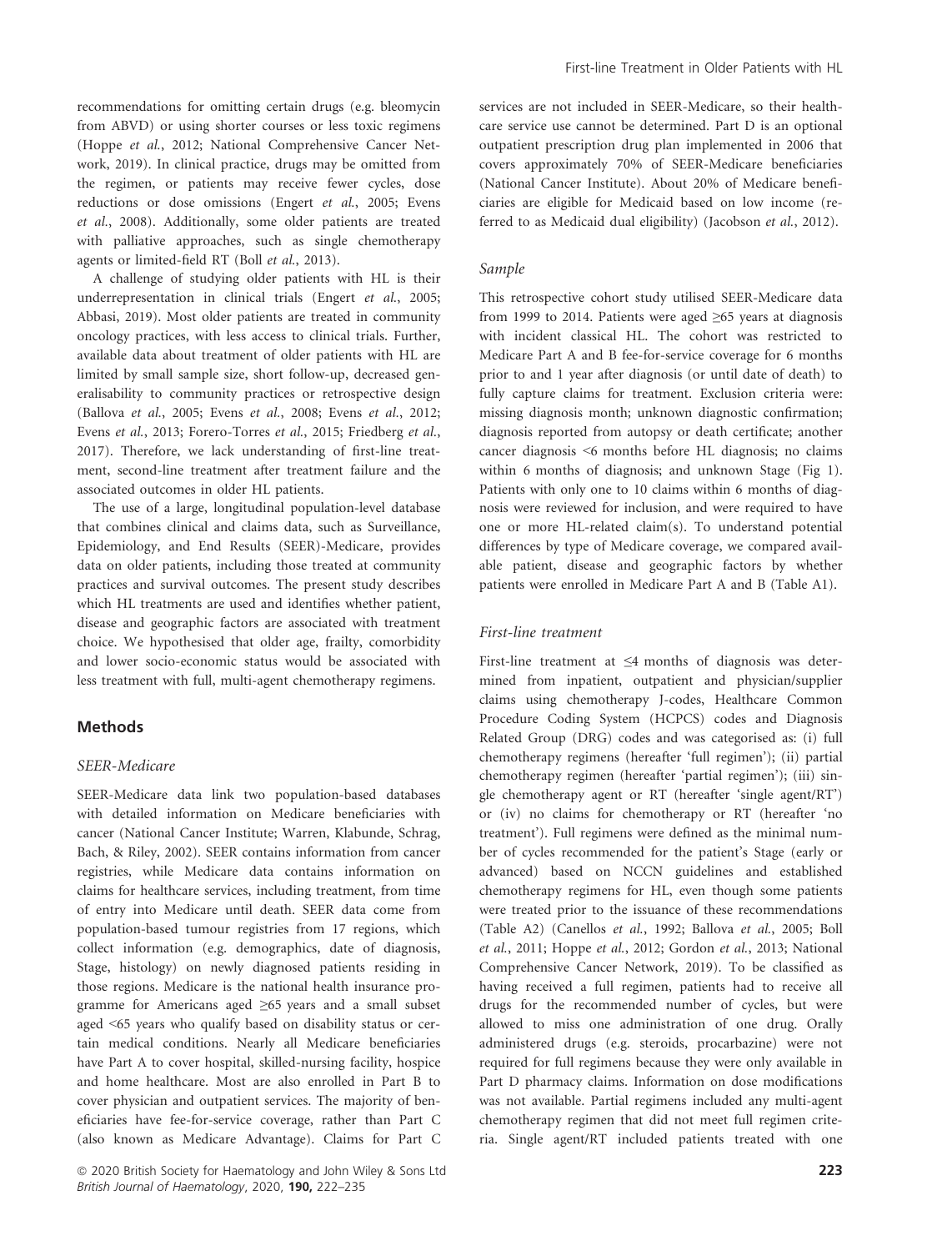

chemotherapy agent at a time and/or RT. No treatment was defined by lack of claims for chemotherapy or RT within 4 months of diagnosis.

# Covariates

Patient and disease characteristics were defined based on SEER registry or Medicare data. Follow-up duration was defined as the number of months (from diagnosis) until the earliest of the following: death; end of continuous Medicare Part A and B fee-for-service enrolment; or the end of the available data (31/12/2014). Diagnosis date, age at diagnosis, gender, race/ethnicity, marital status, HL histology, Ann Arbor Stage and B symptoms were defined from SEER registry data. Medicaid dual eligibility was defined using the

Fig 1. HL cohort development.

State 'buy-in' indicator. Frailty and comorbidity were defined using validated claims-based algorithms recorded in the 6 months prior to HL diagnosis (Quan et al., 2005; Segal et al., 2017). Based on published data, frailty was defined by a probability score of ≥0.12 (Segal *et al.*, 2017). The current HL cancer was excluded from the comorbidity index. A separate cardiac comorbidity indicator was created for myocardial infarction or congestive heart failure, based on their hypothesised relationship with treatment choice. Prior cancer was defined as having a SEER-Medicare entry for any cancer >6 months prior to HL diagnosis. Missing data from the SEER registry or Medicare enrolment data are typically classified as unknown. These patients were included in analyses (except for unknown Stage), either as a separate category or collapsed with other small categories.

**<sup>224</sup> 224 224 224 224 224 225 226 2020** British Society for Haematology and John Wiley & Sons Ltd British Journal of Haematology, 2020, 190, 222–235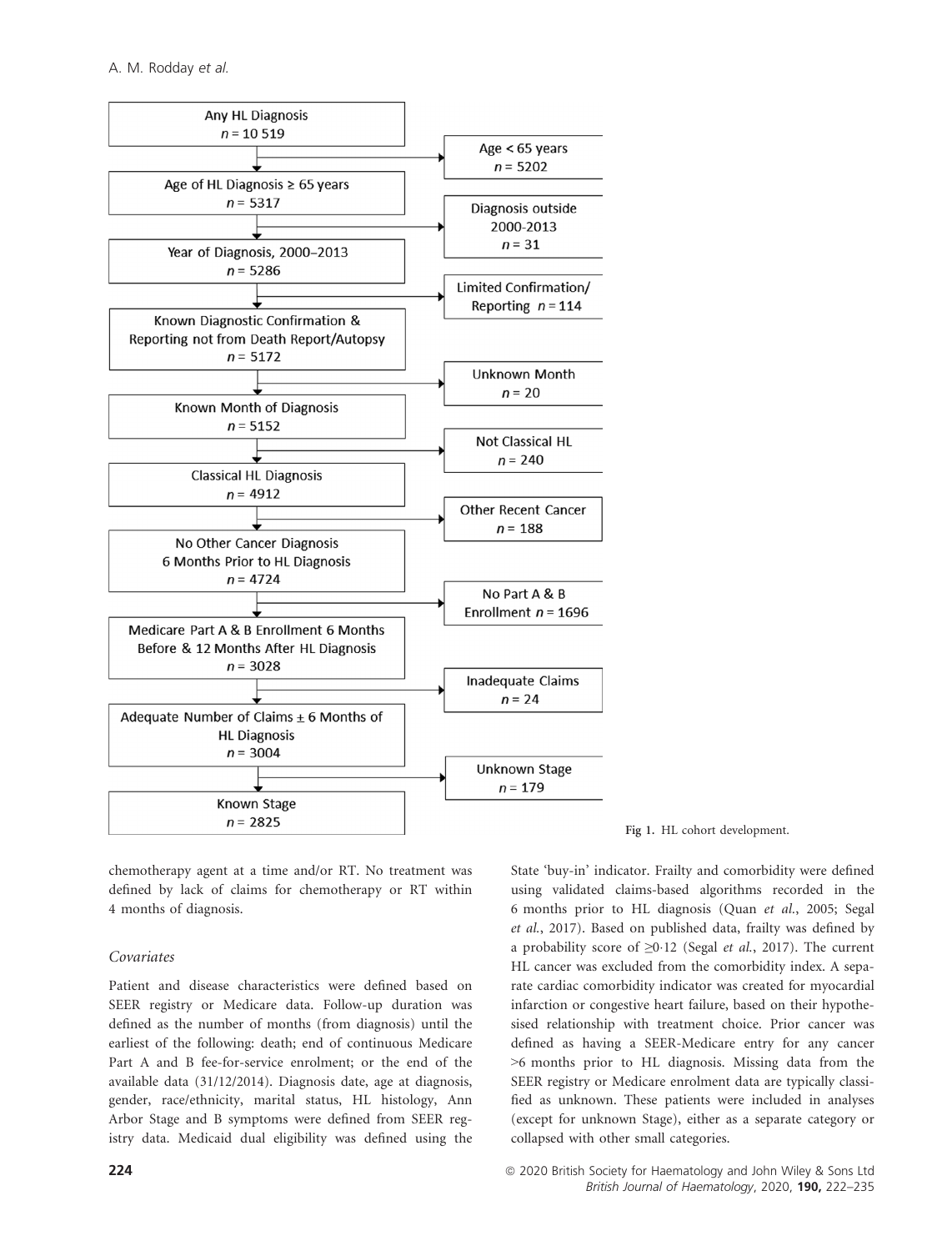Geographic characteristics included region, population density and presence of a hospital providing chemotherapy within the health service area (HSA). Region and population density were determined from the Medicare enrolment file based on Zip Code. Population density was dichotomised into more populated (big metro, metro, urban) and less populated (less urban, rural). Regions included Northeast, Midwest, South and West based on SEER-registry data using Census Region Codes. The 2017–2018 Area Health Resources Files (AHRF) Access System was used to determine whether there was a hospital providing chemotherapy in the HSA during the year of HL diagnosis. Federal Information Processing Standards (FIPS) county and State codes provided the linkage between SEER-Medicare and AHRF data, using the SEER-Medicare HSA definition (National Cancer Institute).

### Statistical analysis

Patient, disease and geographic characteristics were described for the whole sample and separately by first-line treatment. To further understand why patients did not receive treatment by 4 months, we explored the use of any treatment, use of hospice or death by 12 months after diagnosis (Table A3). We then described patient, disease and geographic characteristics for this group compared with treated patients (Table A4). Cell counts of <11 were suppressed and other cells were coarsened to avoid re-identification of patients in accordance with SEER-Medicare policy (Research Data Assistance Center, 2017).

Multinomial logistic regression estimated odds ratios (ORs) and 95% confidence intervals (CIs) to identify factors associated with first-line treatment. Univariate models between first-line treatment and all patient, disease and geographic characteristics were first estimated. A multivariable model that included all characteristics was then estimated to adjust for potential confounding between variables. Two-way interactions between age, Stage, frailty and cardiac comorbidity were added to a separate adjusted multivariable model based on our hypothesis that these factors would modify each other's effect on treatment. Backwards elimination based on  $P \leq 0.05$  was used to remove non-significant interaction terms. To understand the difference in the probability of each treatment category based on the non-interaction and interaction models, we used least square means to estimate the probability of each treatment category for specified levels of the interaction variables (e.g. early or advanced Stage; cardiac comorbidity or not; age 65, 75, 85 years); other variables were set to their reference or mean values. Model fit was assessed by examining potential influence points, linearity of continuous variables and collinearity (using variance inflation factors). Data were analysed using the Statistical Analysis System (SAS) Enterprise Guide 7.1 (SAS Institute Inc., Cary, NC, USA).

# Results

# Sample

The cohort included 2825 patients diagnosed with HL, aged  $\geq$ 65 years, who met eligibility criteria (Fig 1). The mean (SD, maximum) age was 76.0 (7.0, 98) years, 50.0% were female, 837% were White/non-Hispanic and 138% were Medicaid dual eligible (Table I). Over half (511%) met criteria for frailty, 78.7% had at least one comorbidity, 26.2% had a cardiac comorbidity and 159% had a prior cancer. The most common HL histology was nodular sclerosis (367%), patients were evenly distributed across Stage and 364% had B symptoms. Nearly all patients (955%) lived in an area with a hospital that provided chemotherapy. Patients had a median (interquartile range [IQR] Q1–Q3) of 21 (5– 59) months of eligible follow-up and 1071 (379%) died by 12 months after diagnosis.

# First-line treatment

Patients were classified into the following categories: 699 (247%) received full regimens, 1016 (360%) received partial regimens, 382 (135%) received a single agent/RT and 728 (258%) received no documented treatment. Among those receiving full regimens, 635 (908%) received ABVD/AVD (Table II). Among untreated patients ( $n = 728$ ), 602 (82.7%) had an explanation for no treatment by 12 months (Table A3). For example, 90 (124%) died within the month of diagnosis, while 199 (273%) received hospice care by 6 months.

### Factors associated with first-line treatment

Univariate multinomial logistic regression indicated that the following factors were significantly associated with first-line treatment: age, marital status, Medicaid dual eligibility, frailty, cardiac comorbidity, prior cancer, diagnosis year, histology, Stage and B symptoms (Table III). Race/ethnicity, region, population density and hospitals providing chemotherapy were not associated with treatment.

In adjusted analysis comparing treatment with partial regimens to full regimens (Table III), frailty (OR 153, 95% CI 112–209), cardiac comorbidity (OR 167, 95% CI 123– 225), not otherwise specified (NOS) histology (OR 135 vs. nodular sclerosis, 95% CI 104–176), advanced Stage (OR 8.60, 95% CI 6.79-10.90) and South region (OR 1.45 vs. West, 95% CI 1.07-1.97) were associated with higher odds of treatment with partial regimens compared with full regimens. More recent diagnostic year (OR 0.93, 95% CI 0.90-096) was associated with lower odds of treatment with partial regimens compared with full regimens.

In adjusted analysis comparing treatment with single agent/RT to full regimens (Table III), older age (OR 175 per 5-year increase, 95% CI 152–201), frailty (OR 176, 95% CI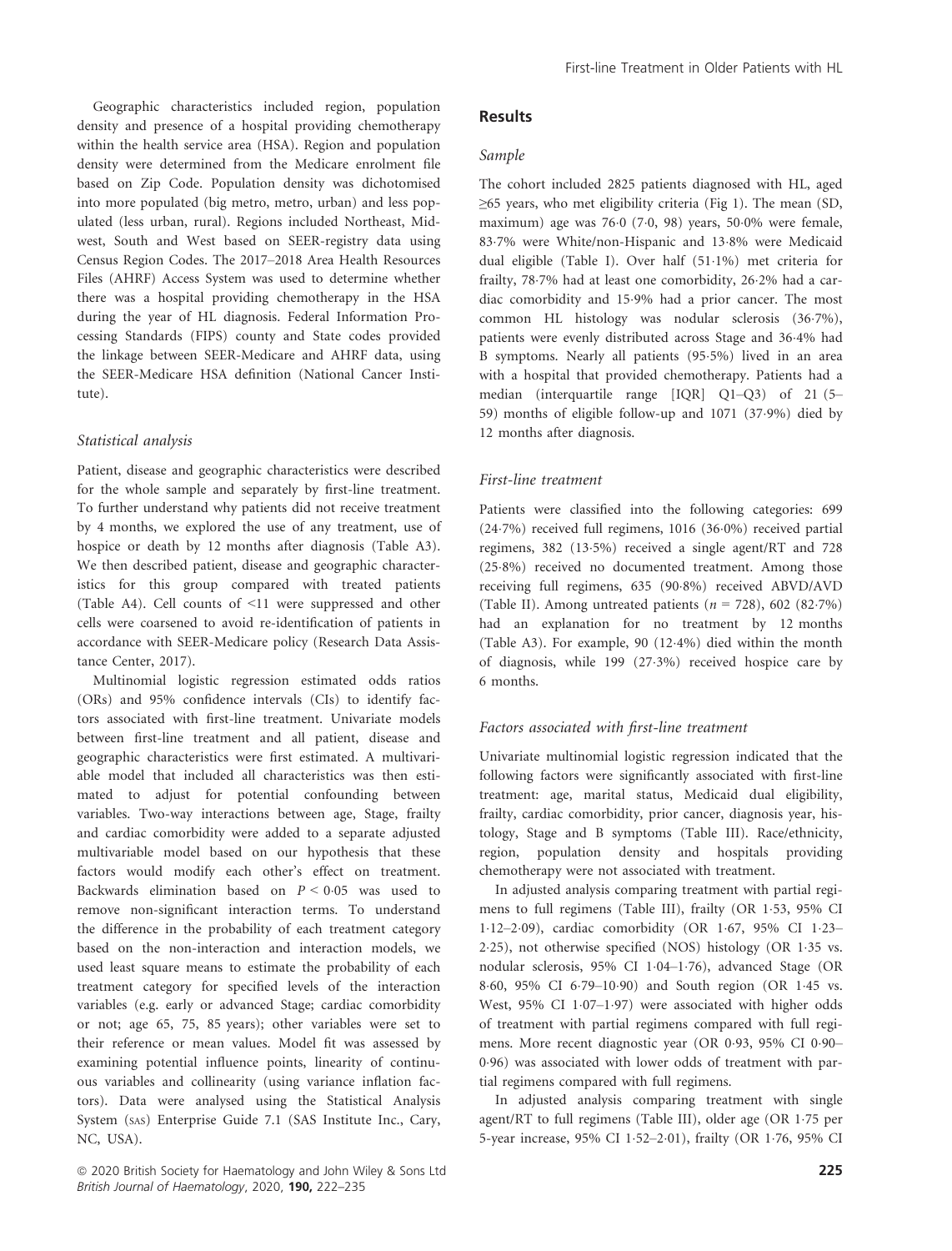|  | Table I. Characteristics of patients at HL diagnosis by first-line treatment, $n = 2825$ . |  |  |  |  |
|--|--------------------------------------------------------------------------------------------|--|--|--|--|
|--|--------------------------------------------------------------------------------------------|--|--|--|--|

|                                     | Overall,       | Full regimen, | Partial regimen, | Single agent/RT,              | No treatment <sup>*</sup> , |
|-------------------------------------|----------------|---------------|------------------|-------------------------------|-----------------------------|
|                                     | $n = 2825$     | $n = 699$     | $n = 1016$       | $n = 382$                     | $n = 728$                   |
| Patient factors                     |                |               |                  |                               |                             |
| Age, years, mean (SD)               | 76(7.0)        | 73.3(5.9)     | 74.9(6.2)        | 79.3(7.2)                     | 78.2(7.4)                   |
| Age categorical, $n$ (%)            |                |               |                  |                               |                             |
| $65-69$ years                       | 619 $(21.9)$   | 225(32.2)     | 242(23.8)        | 40 $(10.5)$                   | 112(15.4)                   |
| 70-74 years                         | 671 $(23.8)$   | 204(29.2)     | 265(26.1)        | 69 $(18.1)$                   | 133(18.3)                   |
| 75-79 years                         | 654 $(23.2)$   | 157(22.5)     | 262(25.8)        | 79 $(20.7)$                   | 156(21.4)                   |
| $\geq 80$ years                     | 881(31.2)      | 113(16.2)     | 247(24.3)        | 194(50.8)                     | 327(44.9)                   |
| Female, $n(%)$                      | 1413(50.0)     | 364(52.1)     | 489 $(48.1)$     | 206(53.9)                     | 354 $(48.6)$                |
| Race/ethnicity, n (%)               |                |               |                  |                               |                             |
| White/non-Hispanic                  | 2364(83.7)     | 596 $(85.3)$  | 863 (84.9)       | $>320$ $(>83.8)$ <sup>†</sup> | 583 $(80.1)$                |
| Black/non-Hispanic                  | 143(5.1)       | 34 $(4.9)$    | 36(3.5)          | 21(5.5)                       | 52 $(7.1)$                  |
| Hispanic                            | 233(8.3)       | 47 $(6.7)$    | 91(9)            | 30(7.9)                       | 65(8.9)                     |
| Other race/non-Hispanic             | 85(3.0)        | 22(3.2)       | 26(2.6)          | t                             | 28(3.9)                     |
| Marital status, $n$ (%)             |                |               |                  |                               |                             |
| Married                             | 1601(56.7)     | 443 $(63.4)$  | 621 $(61.1)$     | 203(53.1)                     | 334 (45.9)                  |
|                                     |                |               | 395 (38.9)       | 179(46.9)                     |                             |
| Single/widowed/unknown              | 1224(43.3)     | 256(36.6)     |                  |                               | 394(54.1)                   |
| Medicaid dual enrolled, $n$ (%)     | 389 $(13.8)$   | 71(10.2)      | 138(13.6)        | 45 $(11.8)$                   | 135(18.5)                   |
| Frailty, $n$ (%)                    | 1443(51.1)     | 205(29.3)     | 474(46.7)        | 260(68.1)                     | 504 $(69.2)$                |
| Comorbidity, $n$ (%)                | 2224 (78.7)    | 497 $(71.1)$  | 812 (79.9)       | 293(76.7)                     | 622 $(85.4)$                |
| Cardiac comorbidity, $n$ (%)        | 740 $(26.2)$   | 94(13.5)      | 247(24.3)        | 114(29.8)                     | 285(39.2)                   |
| Prior cancer, $n$ (%)               | 450 $(15.9)$   | 98 (14)       | 165(16.2)        | 80(20.9)                      | 107(14.7)                   |
| Disease factors                     |                |               |                  |                               |                             |
| Diagnosis year, $n$ (%)             |                |               |                  |                               |                             |
| 2000-2004                           | 909 $(32.2)$   | 190 $(27.2)$  | 321 $(31.6)$     | 163(42.7)                     | 235(32.3)                   |
| 2005-2009                           | 1132 $(40.1)$  | 318(45.5)     | 393 $(38.7)$     | 138(36.1)                     | 283 (38.9)                  |
| 2010-2013                           | 784(27.8)      | 191 $(27.3)$  | 302 (29.7)       | 81(21.2)                      | 210(28.9)                   |
| Histology, $n$ (%)                  |                |               |                  |                               |                             |
| Nodular Sclerosis                   | 1036(36.7)     | 310(44.4)     | 364(35.8)        | $>143$ ( $>37.4$ )†           | 209(28.7)                   |
| Mixed cellularity                   | 593 $(21.0)$   | 150(21.5)     | 231(22.7)        | 70(18.3)                      | 142 (19.5)                  |
| Lymphocyte rich                     | 122(4.3)       | 31(4.4)       | 33(3.3)          | 37(9.7)                       | 21(2.9)                     |
| Lymphocyte depleted                 | 92(3.3)        | 15(2.2)       | 38(3.7)          | Ť                             | 38(5.2)                     |
| <b>NOS</b>                          | 982 $(34.8)$   | 193 $(27.6)$  | 350 $(34.5)$     | 121(31.7)                     | 318(43.7)                   |
| Ann Arbor Stage, n (%)              |                |               |                  |                               |                             |
| Ι                                   | $663$ $(23.5)$ | 239(34.2)     | 114(11.2)        | 156(40.8)                     | 154(21.2)                   |
| $\rm II$                            | 670(23.7)      | 282(40.3)     | 146 $(14.4)$     | 96(25.1)                      | 146 $(20.1)$                |
| Ш                                   | 767(27.2)      | 94(13.5)      | 413 $(40.7)$     | 65 (17)                       | 195(26.8)                   |
| IV                                  | 725(25.7)      | 84 (12)       | 343(33.8)        | 65 (17)                       | 233(32)                     |
| B symptoms, $n$ (%)                 |                |               |                  |                               |                             |
| No                                  | 1167 $(41.3)$  | 346 $(49.5)$  | 362(35.6)        | 207(54.2)                     | 252(34.6)                   |
| Yes                                 | 1027(36.4)     | 191 $(27.3)$  | 451 $(44.4)$     | 97(25.4)                      | 288(39.6)                   |
| Unknown                             | 631 $(22.3)$   | 162(23.2)     | 203(20)          | 78 (20.4)                     | 188(25.8)                   |
| Geographic factors                  |                |               |                  |                               |                             |
| Region, $n$ (%)                     |                |               |                  |                               |                             |
| Northeast                           | 659 $(23.3)$   | 151 $(21.6)$  | 242(23.8)        | 87(22.8)                      | 179(24.6)                   |
| Midwest                             | 390 $(13.8)$   | $114(16-3)$   | 124(12.2)        | 59 $(15.5)$                   | 93 $(12.8)$                 |
| South                               | 685 $(24.3)$   | 154 (22)      | 256(25.2)        | 91 $(23.8)$                   | 184(25.3)                   |
| West                                | 1091(38.6)     | 280(40.1)     | 394 (38.8)       | 145 (38)                      | 272(37.4)                   |
| Urban/rural, $n$ (%)                |                |               |                  |                               |                             |
| More populated                      | 2498 (88.4)    | 618(88.4)     | 903 (88.9)       | 334(87.4)                     | 643(88.3)                   |
| Less populated                      | 327 $(11.6)$   | 81(11.6)      | $113(11-1)$      | 48 $(12.6)$                   | 85(11.7)                    |
| Hospital with chemotherapy, $n$ (%) | 2698(95.5)     | 669 $(95.7)$  | 971(95.6)        | 369 $(96.6)$                  | 689 (94.6)                  |

NOS, not otherwise specified.

\*No treatment refers to no claims for chemotherapy or RT.

†Cell counts <11 were suppressed and other cells were coarsened to avoid re-identification of patients in accordance with SEER-Medicare policy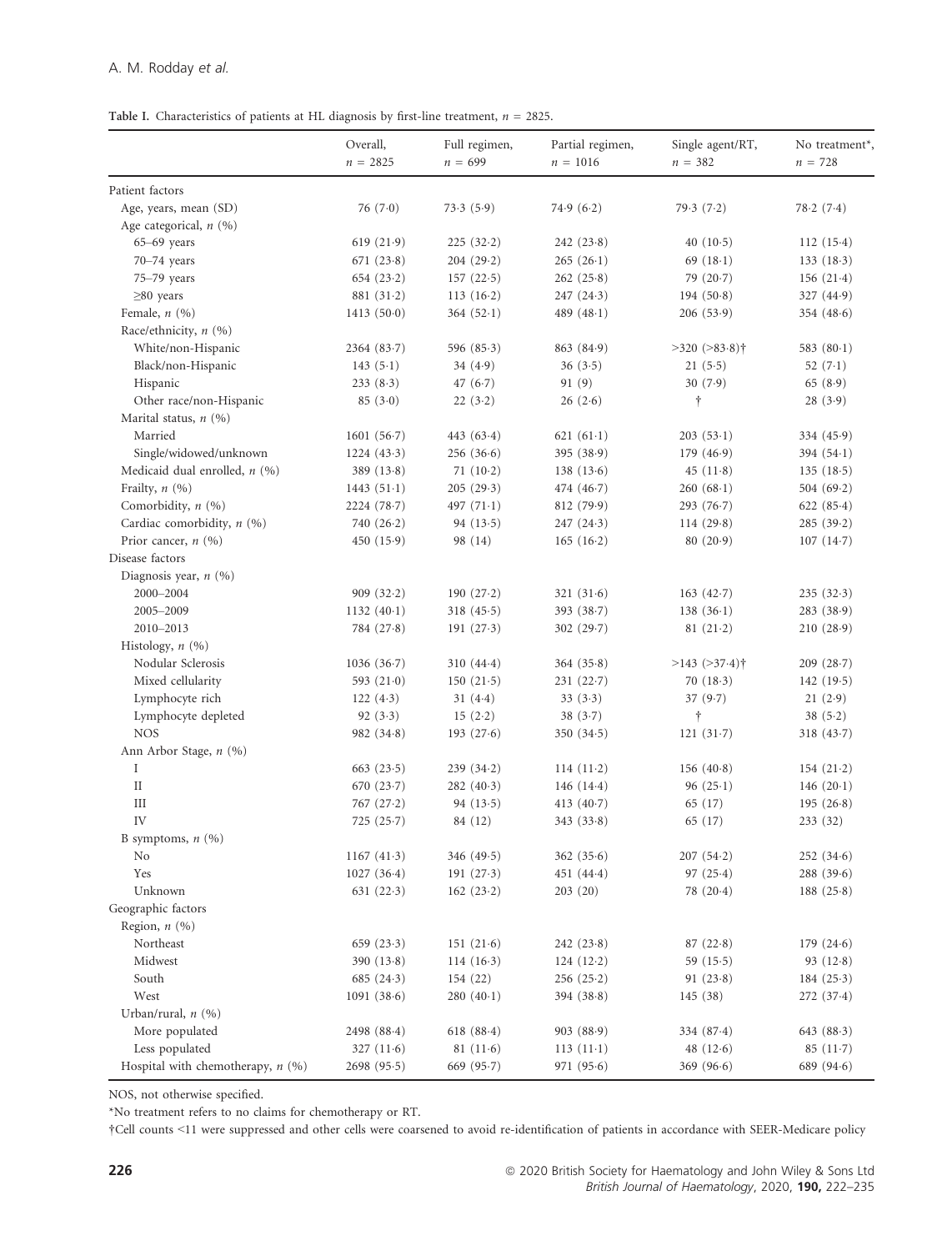|  | Table II. Treatment details for patients receiving any first-line treat- |  |  |  |  |
|--|--------------------------------------------------------------------------|--|--|--|--|
|  | ment, $n = 2097$ .                                                       |  |  |  |  |

| Treatment                       | $n (96)^*$          |
|---------------------------------|---------------------|
| Full chemotherapy regimen       | 699                 |
| <b>Full ABVD/AVD</b>            | 635(90.8)           |
| <b>Full BEACOPP</b>             | ÷                   |
| <b>Full CHOP</b>                | ÷                   |
| <b>Full COPP</b>                | 27(3.9)             |
| Full MOPP                       | ÷                   |
| <b>Full PVAG</b>                | ÷                   |
| Full Stanford V                 | $22(3-1)$           |
| <b>Full VEPEMB</b>              | ÷                   |
| Partial chemotherapy regimen    | 1016                |
| Partial chemotherapy regimen    | 1016 (100)          |
| Single chemotherapy agent or RT | 382                 |
| Single chemotherapy agent only  | 147(38.5)           |
| RT only                         | $>244$ ( $>58.6$ )† |
| Both                            | ÷                   |

\*Denominator for specific treatment is the number in the overall treatment category.

†Cell counts < 11 were suppressed and other cells were coarsened to avoid re-identification of patients in accordance with SEER-Medicare policy.

119–260), cardiac comorbidity (OR 216, 95% CI 153– 3.07), prior cancer (OR 1.83, 95% CI 1.28-2.62), lymphocyte-rich histology (OR 323 vs. nodular sclerosis, 95% CI 184–569) and advanced Stage (OR 189, 95% CI 140–255) were associated with higher odds of treatment with single agent/RT compared with full regimens. More recent diagnostic year (OR 0.87, 95% CI 0.83-0.90), lymphocyte-depleted histology (OR  $0.12$  vs. nodular sclerosis, 95% CI  $0.02-0.93$ ) and B symptoms (OR 0.70, 95% CI 0.51-0.98) were associated with lower odds of treatment with single agent/RT compared with full regimens.

In adjusted analysis comparing treatment with no treatment to full regimens (Table III), older age (OR 1.50 per 5year increase, 95% CI 1·33-1·69), Medicaid dual eligibility (OR 162, 95% CI 110–239), frailty (OR 182, 95% CI 130–254), cardiac comorbidity (OR 295, 95% CI 218– 400), lymphocyte-depleted histology (OR 264 vs. nodular sclerosis, 95% CI 132–528), NOS histology (OR 222 vs. nodular sclerosis, 95% CI 1.67-2.94), advanced Stage (OR 412, 95% CI 320–531), B symptoms (OR 134, 95% CI 101–177) and South region (OR 141 vs. West, 95% CI 101–198) were associated with higher odds of no treatment compared with full regimens. Being married (OR 0.71, 95% CI 0.56–0.91) and more recent diagnostic year (OR 0.93, 95% CI 090–096) were associated with lower odds of no treatment compared with full regimens.

We found significant two-way interactions between Stage and cardiac comorbidity ( $P = 0.03$ ), as well as Stage and age  $(P = 0.003)$ . A visual comparison of treatment probability based on least square means from the adjusted models with and without these interaction terms demonstrate few differences in the effect of Stage, age and cardiac comorbidity, when allowed to vary in the interaction model (Fig A1). That is, a comparison between the left (no interactions) and right (interactions) panels for a given age demonstrate similar probabilities of treatment for a given combination of Stage and cardiac comorbidity. Model assessment indicated no influence points, no violations of linearity and no collinearity.

# **Discussion**

We present a large population-based analysis to evaluate first-line treatment amongst older adults with HL. One-quarter received full chemotherapy regimens, with ABVD/AVD being the most common, consistent with previously reported practices in the USA (Santoro et al., 1987; Evens et al., 2012). A substantial proportion of patients received AVD without bleomycin, probably due to existing comorbidities or fear of toxicity (Evens et al., 2013). In addition, we observed more aggressive treatment in recent years, perhaps reflecting less reluctance to treat older patients aggressively if they are able to tolerate treatment. Although only approved as first-line treatment after our study window, future research should study the use of brentuximab vedotin, which has shown preliminary tolerability and efficacy in older patients (Friedberg et al., 2017; Connors et al., 2018; Evens et al., 2018).

Wide variability in treatment of HL in older patients was observed. Based on our present analysis, this variability may not be fully explained by patient or disease factors, highlighting challenges in treating this patient population. Further, we found treatment differences by geographic region, which may reflect undesirable variation in care delivery and outcomes (Onega et al., 2008; Keating et al., 2018). The remaining variability in treatment selection, particularly palliative treatment (single chemotherapy agent or RT) or no documented treatment with chemotherapy or RT, may be explained by patient-provider shared decision-making and patient or family preferences, especially at the end-of-life (Zhang & Siminoff, 2003). We found that married patients were more likely to receive full regimens, possibly as a marker of social support or the influence of family in treatment choices (Aizer et al., 2013).

Similar to prior research in HL and other cancers, age influenced treatment choice (Evens et al., 2008; Given & Given, 2008; Bjorkholm et al., 2011). However, this was not fully explained by frailty or cardiac comorbidity given that the association between age and treatment remained significant after adjustment for these and other factors. This further highlights the role that shared decision-making and patient preference may play in treatment selection. In addition, frailty and cardiac comorbidity informed treatment. Frailty is caused by cumulative declines across multiple systems, which leads to decreased reserves, less resistance to stressors and ultimately, adverse outcomes (Fried et al., 2001). Typically, both frailty and presence of comorbidities increase with age,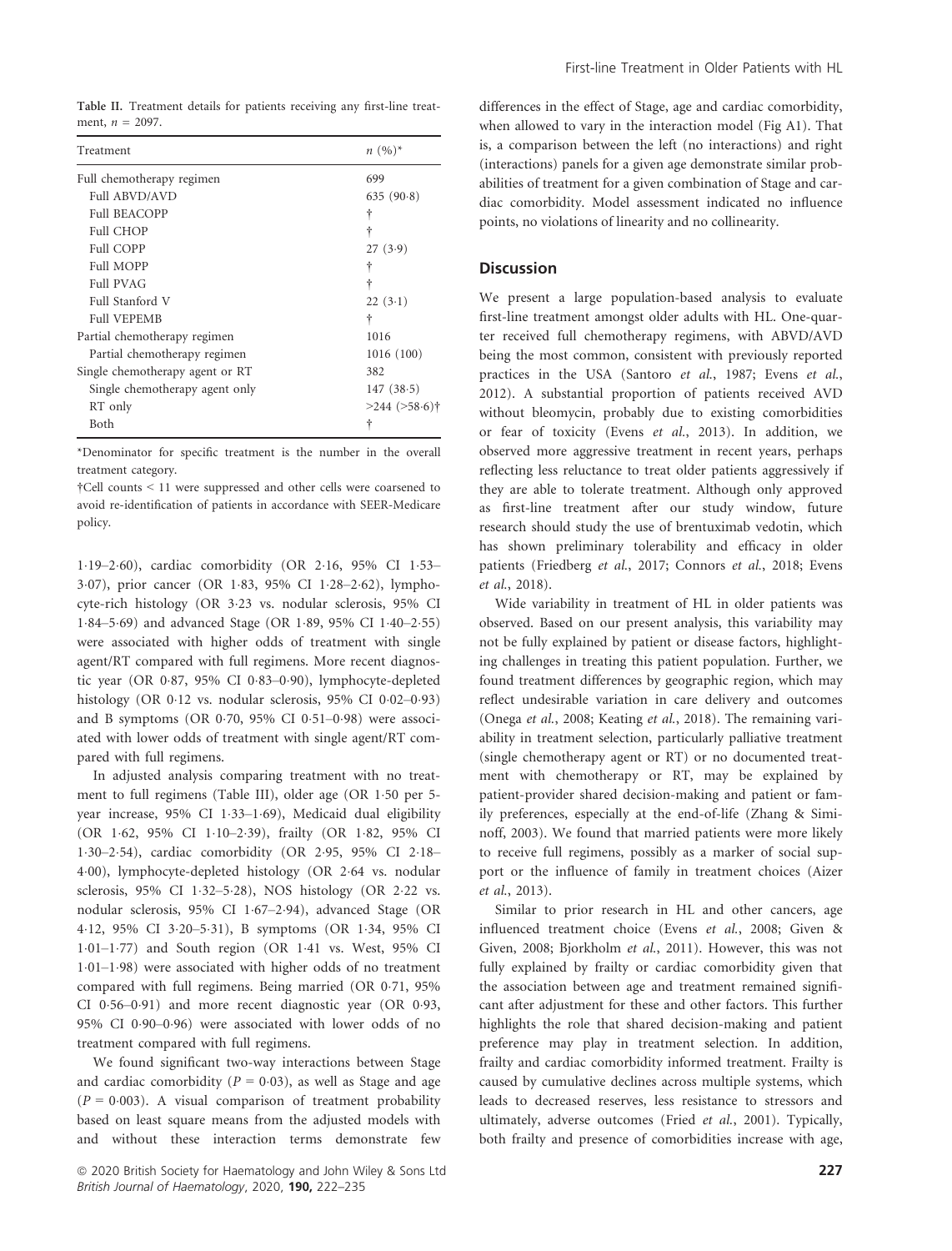|                                                           | Univariate, OR (95% CI)             |                                     |                                               | Multivariable, OR (95% CI)         |                                     |                                               |
|-----------------------------------------------------------|-------------------------------------|-------------------------------------|-----------------------------------------------|------------------------------------|-------------------------------------|-----------------------------------------------|
|                                                           | Partial regimen vs.<br>full regimen | Single agent/RT vs.<br>full regimen | No treatment <sup>a</sup> vs.<br>full regimen | Partial regimen vs<br>full regimen | Single agent/RT vs.<br>full regimen | No treatment <sup>a</sup> vs.<br>full regimen |
| Patient factors                                           |                                     |                                     |                                               |                                    |                                     |                                               |
| Age (per 5-year increase)                                 | $1.23(1.14-1.33)$                   | $1.96(1.78-2.16)$                   | $1.75(1.61-1.91)$                             | $1-11(1-00-1-25)$                  | $1.75(1.52 - 2.01)$                 | $1.50(1.33 - 1.69)$                           |
| White/non-Hispanic<br>Race/ethnicity                      | Ref                                 | Ref                                 | Ref                                           | Ref                                | Ref                                 | Ref                                           |
| Black/non-Hispanic                                        | $0.73(0.45-1.18)$                   | $1.14(0.65 - 2.00)$                 | $1.56(1.00-2.44)$                             | $0.66(0.38 - 1.14)$                | $1.30(0.70-2.43)$                   | $1.45(0.86 - 2.46)$                           |
| Hispanic                                                  | $1.34(0.93 - 1.93)$                 | $1.18(0.73-1.91)$                   | 1.41 $(0.96 - 2.09)$                          | $1.20(0.76 - 1.89)$                | $1.46(0.82 - 2.60)$                 | $1.31(0.81 - 2.13)$                           |
| Other race/non-Hispanic                                   | $0.82(0.46 - 1.45)$                 | $0.76(0.35-1.66)$                   | $1.30(0.74 - 2.30)$                           | $0.69(0.35-1.34)$                  | $0.91(0.38 - 2.19)$                 | $1.20(0.61 - 2.35)$                           |
| Marital status                                            |                                     |                                     |                                               |                                    |                                     |                                               |
| Married                                                   | $0.91(0.75 - 1.11)$                 | $0.66(0.51 - 0.84)$                 | $0.49(0.40-0.61)$                             | $1.02(0.81 - 1.29)$                | $0.96$ $(0.72 - 1.28)$              | $(16.0 - 95.0)$ 17.0                          |
| Single/widowed/unknown                                    | Ref                                 | Ref                                 | Ref                                           | Ref                                | Ref                                 | Ref                                           |
| Medicaid dual eligible                                    | $1.39(1.03 - 1.89)$                 | $1.18(0.80 - 1.76)$                 | $2.01(1.48 - 2.74)$                           | $1.31(0.90-1.92)$                  | $1.09(0.68 - 1.77)$                 | $(1.10 - 2.39)$<br>1.62                       |
| Frailty                                                   | 2.11 (1.72-2.59)                    | $5.14(3.92 - 6.73)$                 | $5.42(4.32 - 6.80)$                           | $1-53$ $(1-12-2.09)$               | $1.76(1.19 - 2.60)$                 | $1.82(1.30-2.54)$                             |
| Cardiac comorbidity                                       | $2.07(1.59 - 2.68)$                 | $2.74(2.01 - 3.73)$                 | $4.14(3.18 - 5.39)$                           | $1.67(1.23 - 2.25)$                | $2.16(1.53 - 3.07)$                 | $2.95(2.18 - 4.00)$                           |
| Prior cancer                                              | $1.19(0.91 - 1.56)$                 | $1.63$ $(1.17 - 2.25)$              | $1.06(0.79 - 1.42)$                           | $1.35(0.99 - 1.82)$                | $1.83(1.28 - 2.62)$                 | $1.17(0.84 - 1.63)$                           |
| Disease factors                                           |                                     |                                     |                                               |                                    |                                     |                                               |
| Diagnosis year                                            | $(0.1 - 56.0)$ 86.0                 | $(6.0 - 88)(0.95)$                  | $(0.0 - 1.46(0) 26(0)$                        | $(96.0 - 06.0)$ 6.                 | $0.87(0.83 - 0.90)$                 | $(96.0 - 06.0)$ 6.                            |
| Histology                                                 |                                     |                                     |                                               |                                    |                                     |                                               |
| Nodular sclerosis                                         | Ref                                 | Ref                                 | Ref                                           | Ref                                | Ref                                 | Ref                                           |
| Mixed cellularity                                         | $1.31(1.02-1.69)$                   | $0.95(0.67-1.33)$                   | $1.40(1.05-1.87)$                             | $1.32(0.99 - 1.76)$                | $0.86(0.59-1.25)$                   | $1.36(0.99 - 1.88)$                           |
| Lymphocyte depleted                                       | $2.16(1.17 - 4.00)$                 | $0.14(0.02 - 1.03)$                 | $3-76$ $(2.02-7.01)$                          | $1.61(0.82 - 3.18)$                | $0.12(0.02 - 0.93)$                 | $2.64(1.32 - 5.28)$                           |
| Lymphocyte rich                                           | $0.91(0.54 - 1.51)$                 | $2.42(1.45-4.05)$                   | $1.01(0.56 - 1.80)$                           | $1-51(0-86-2.64)$                  | $3.23(1.84 - 5.69)$                 | $1.51(0.81 - 2.83)$                           |
| NO <sub>S</sub>                                           | $1.54(1.23 - 1.95)$                 | $1.27(0.94 - 1.71)$                 | $2.44(1.90 - 3.14)$                           | $1.35(1.04 - 1.76)$                | $1.29(0.93 - 1.78)$                 | $2.22(1.67 - 2.94)$                           |
| Ann Arbor Stage                                           |                                     |                                     |                                               |                                    |                                     |                                               |
| Early (I/II)                                              | Ref                                 | Ref                                 | Ref                                           | Ref                                | Ref                                 | Ref                                           |
| Advanced (III/IV)                                         | $8-51(6-82-10-62)$                  | $1.51(1.15-1.98)$                   | $4.18(3.33 - 5.23)$                           | $8.60(6.79 - 10.90)$               | $1.89(1.40-2.55)$                   | $4.12(3.20 - 5.31)$                           |
| <b>B</b> symptoms                                         |                                     |                                     |                                               |                                    |                                     |                                               |
| $\frac{1}{2}$                                             | Ref                                 | Ref                                 | Ref                                           | Ref                                | Ref                                 | Ref                                           |
| Yes                                                       | $2.26(1.80 - 2.82)$                 | $0.85(0.63 - 1.15)$                 | $2.07(1.62 - 2.64)$                           | $1.27(0.98-1.63)$                  | $0.70(0.51 - 0.98)$                 | $1.34(1.01-1.77)$                             |
| Unknown                                                   | $1.20(0.93 - 1.54)$                 | $0.81(0.58 - 1.11)$                 | $1-59$ $(1.22-2.08)$                          | $0.99(0.74 - 1.32)$                | $0.61(0.43 - 0.88)$                 | $1.32(0.97 - 1.78)$                           |
| Geographic factors                                        |                                     |                                     |                                               |                                    |                                     |                                               |
| Region                                                    |                                     |                                     |                                               |                                    |                                     |                                               |
| Northeast                                                 | $1.14(0.88 - 1.47)$                 | $1.11(0.80 - 1.55)$                 | $1.22(0.93 - 1.60)$                           | $1.34(1.00-1.79)$                  | $1.15(0.79 - 1.66)$                 | $1.35(0.98-1.85)$                             |
| Midwest                                                   | $0.77(0.57-1.04)$                   | $1.00(0.69 - 1.45)$                 | $0.84(0.61 - 1.16)$                           | $0.76(0.53 - 1.08)$                | $0.88(0.57-1.35)$                   | $0.78(0.53 - 1.15)$                           |
| South                                                     | $1.18$ (0.92-1.52)                  | $1.14(0.82 - 1.58)$                 | $1.23(0.94-1.61)$                             | $1.45(1.07-1.97)$                  | $1-25$ $(0-85-1-85)$                | $1.41(1.01-1.98)$                             |
| West                                                      | Ref                                 | Ref                                 | Ref                                           | Ref                                | Ref                                 | Ref                                           |
| Less populated                                            | $0.96(0.71 - 1.29)$                 | $1.10(0.75 - 1.61)$                 | $1.01(0.73-1.39)$                             | $1.04(0.72 - 1.50)$                | $1.37(0.87 - 2.14)$                 | $1.22(0.82 - 1.81)$                           |
| Hospital with chemotherapy                                | $1.03$ $(0.64 - 1.66)$              | $0.79(0.41 - 1.53)$                 | $1.26(0.78 - 2.06)$                           | $1.07(0.62 - 1.84)$                | $1.37(0.66 - 2.86)$                 | $0.90(0.51 - 1.59)$                           |
| NOS, not otherwise specified.                             |                                     |                                     |                                               |                                    |                                     |                                               |
| Bolding indicates $P < 0.05$ .                            |                                     |                                     |                                               |                                    |                                     |                                               |
| *No treatment refers to no claims for chemotherapy or RT. |                                     |                                     |                                               |                                    |                                     |                                               |
|                                                           |                                     |                                     |                                               |                                    |                                     |                                               |

Table III. Multinomial logistic regression model of first-line treatment,  $n = 2825$ . Table III. Multinomial logistic regression model of first-line treatment, n = 2825.

**228 228 1988 Table 19 and 2020 British Society for Haematology and John Wiley & Sons Ltd** British Journal of Haematology, 2020, 190, 222–235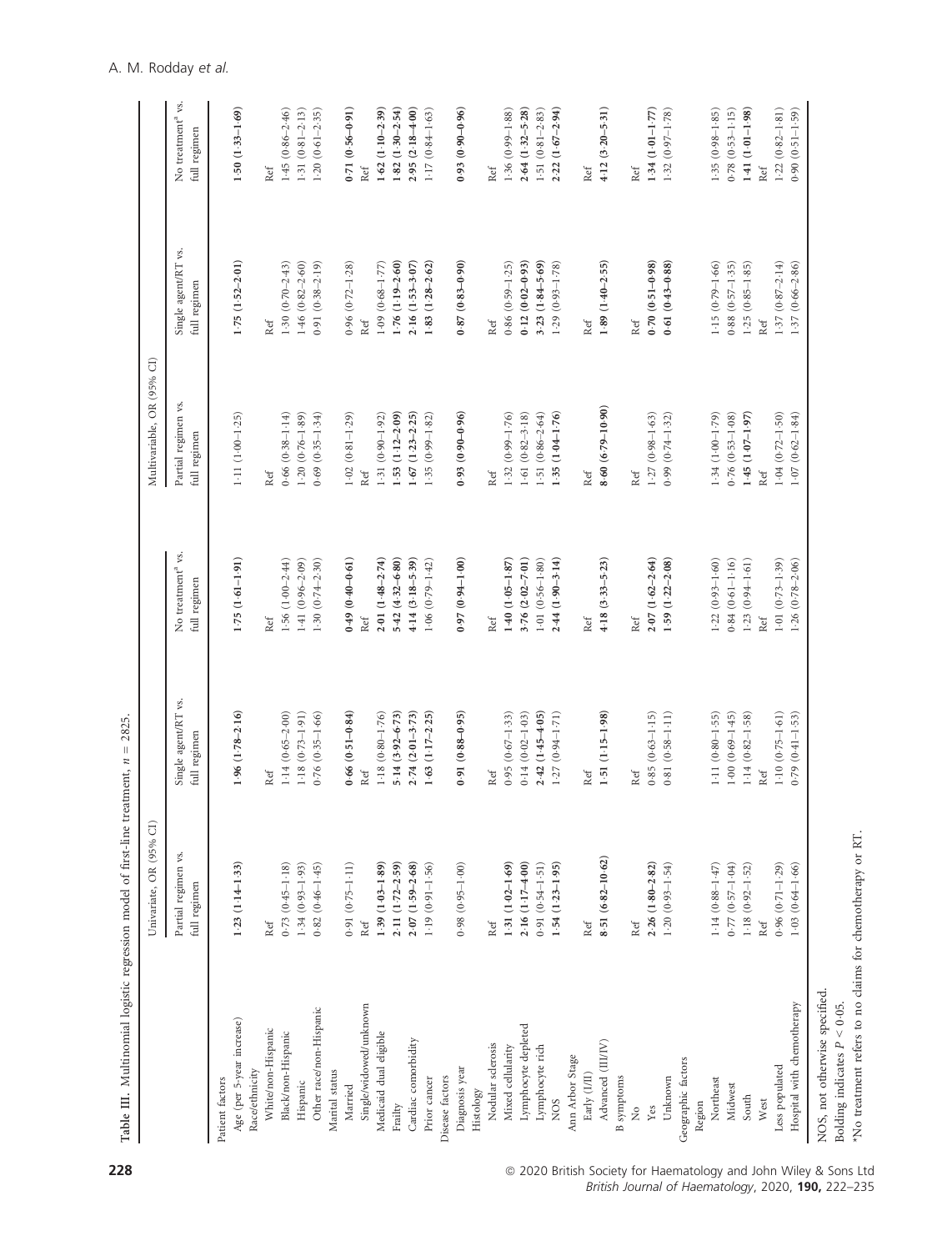reducing patients' ability to tolerate treatment with full chemotherapy regimens.

We found evidence of disparities in treatment of patients with Medicaid dual eligibility, who were more likely to receive no treatment. Given that Medicaid is the payer of last resort, we would not expect a lack of treatment claims if a patient with Medicaid dual eligibility actually received treatment (Social Security, 1965). As these results adjusted for other patient, disease and geographic factors, these suggest a possible disparity in care, similar to those observed in many health conditions (Institute of Medicine, 2003; Kawachi, Daniels, & Robinson, 2005; Warren et al., 2015; Popescu, Schrag, Ang, & Wong, 2016). Patients who are Medicaid dual eligibility may be sicker and have spent more money on healthcare (referred to as 'spend down'), thereby qualifying for dual eligibility. Although Medicaid dual eligibility has reduced cost sharing, which may eliminate some cost-related barriers to care, there is evidence that patients who are dual eligible are sicker, have more comorbidities (including mental health issues) and face other socio-economic challenges (The Kaiser Commission on Medicaid & the Uninsured, 2010; Medicare Payment Advisory Commitee & Medicaid and CHIP Payment and Access Commission, 2018). Further, there is evidence of problems with care coordination for dual eligible beneficiaries and worse outcomes for Medicaid beneficiaries (Cassidy, 2012; Gold, Jacobson, & Garfield, 2012; Parikh et al., 2015). To improve care, disparities need to be addressed and care coordination needs to be improved for patients who are dual eligible.

We acknowledge the present study's limitations. Although SEER-Medicare is the largest longitudinal population-based database of older adults with cancer, patients in the database are not necessarily representative of all older patients with cancer (e.g. elderly in SEER regions are less White, have lower poverty, live in urban areas, have lower cancer mortality) (Warren et al., 2002). In order to determine first-line treatment using claims data, patients were limited to those with Medicare Part A and B fee-for-service, therefore limiting generalisability by excluding patients without fee-for-service (i.e. Medicare Advantage). Similar to prior research, we found some differences in Part A and B enrolment by age, race/ethnicity, Medicaid dual eligibility, urban/rural and region (Neuman & Jacobson, 2018). However, there were minimal differences by disease factors (e.g. histology, Stage) and death by 12 months. The SEER registry provided information on some disease factors (e.g. Stage, B symptoms), but other factors, such as prognostic score or bulk, are not collected. Further, some patients have unknown status on available disease factors, which may be directly related to the treatment decisions (e.g. biopsy to determine histology not performed in patients receiving end-of-life care). Treatment misclassification is possible when using claims data, especially for no treatment, which was assumed based on the lack of any treatment-related claims. However, we were able to

identify reasons for no treatment for nearly 827% of this group, therefore strengthening our confidence in treatment assignment. In addition, some patients classified as receiving partial regimens may have died before they were able to receive full regimens, but we estimate this as <18% (data not shown). Similarly, patients with advanced stage disease required more cycles for full chemotherapy regimens, which may partly explain why they were less likely to receive full regimens than patients with early stage disease.

In conclusion, one-quarter of older patients with HL received first-line treatment with full chemotherapy regimens. We found that factors such as age, frailty and cardiac comorbidity were associated with receipt of less aggressive or no treatment. Differences in treatment by insurance coverage and geography are disparities that need to be addressed, particularly as novel agents become available. Future research will link these treatments to clinical outcomes to better understand survival differences between older and younger patients and to identify opportunities to improve outcomes.

# Acknowledgements

We thank Nicole Savidge for her assistance with manuscript preparation.

# Funding

This project was supported by the National Center for Advancing Translational Sciences Award Number 1KL2TR002545 (Angie Mae Rodday) and National Heart, Lung, and Blood Institute Award Number K24HL132008 (Peter K. Lindenauer).

# Conflicts of interest

Angie Mae Rodday, Theresa Hahn, Anita J. Kumar, Peter K. Lindenauer and Susan K. Parsons: None. Jonathan W. Friedberg: Bayer (Honoraria; Data and Safety Monitoring Committee); Acerta (Data and Safety Monitoring Committee). Andrew M. Evens: Seattle Genetics (Scientific Advisory Board–Research Related); Epizyme (Scientific Advisory Board–Research Related); Novartis (Consultant—Data and Safety Monitoring Board); Pharmacyclics Novartis (Consultant—Data and Safety Monitoring Board).

# Author contributions

Angie Mae Rodday: Conceptualised project; performed and interpreted analysis; obtained funding; wrote draft. Theresa Hahn, Peter K. Lindenauer and Susan K. Parsons: Conceptualised project; interpreted analysis; obtained funding; edited draft. Anita J. Kumar, Jonathan W. Friedberg and Andrew M. Evens: Conceptualised project; interpreted analysis; edited draft.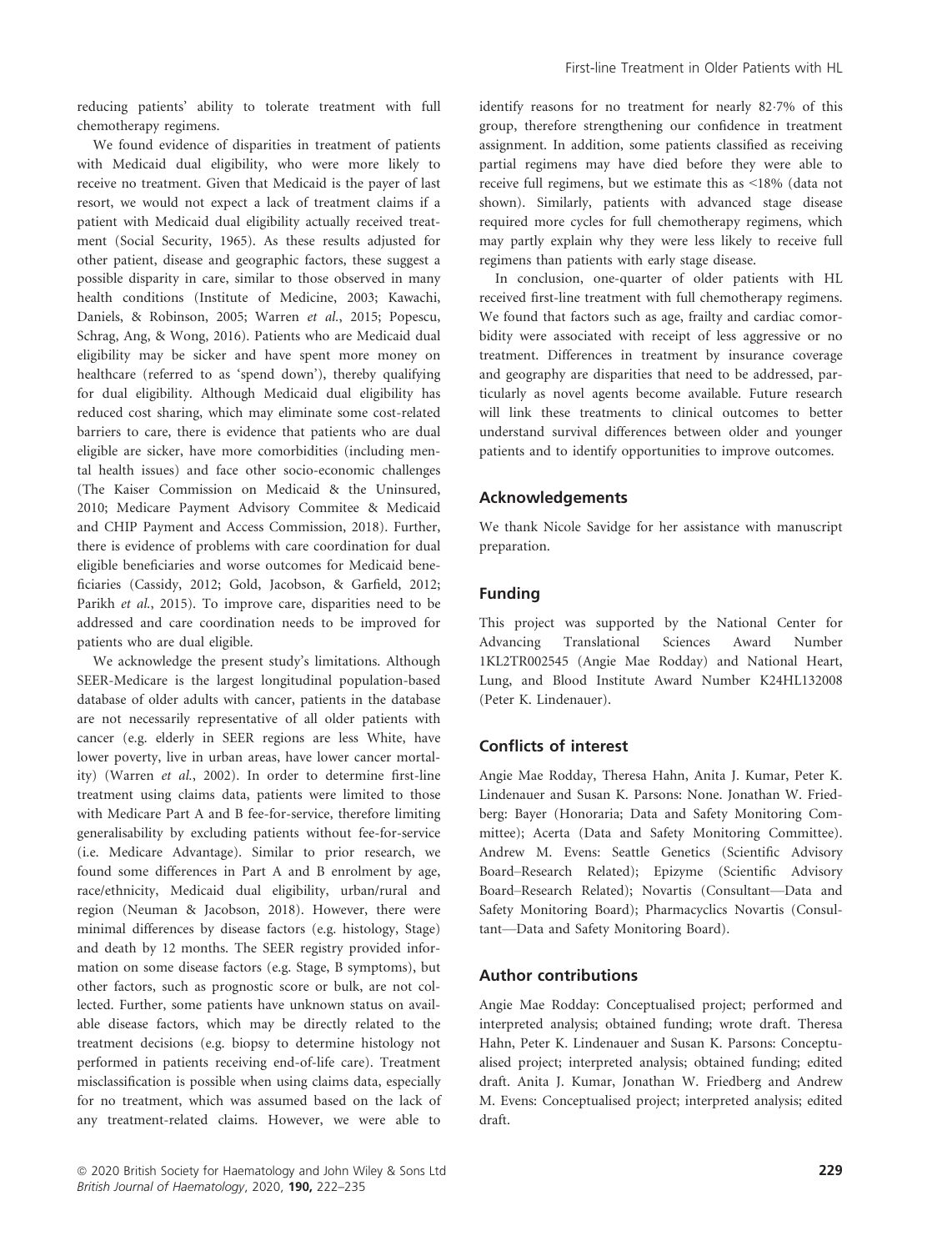# Appendix A



Fig A1. Probability of first-line treatment based on least square means from adjusted multinomial logistic regression models with and without interactions<sup>a</sup>,  $n = 2825$ . <sup>a</sup>Probabilities estimated for the following levels of the interaction variables: early or advanced Stage; cardiac comorbidity or not; age 65, 75, 85 years. Other variables set to reference or mean values. No treatment refers to no claims for chemotherapy or RT.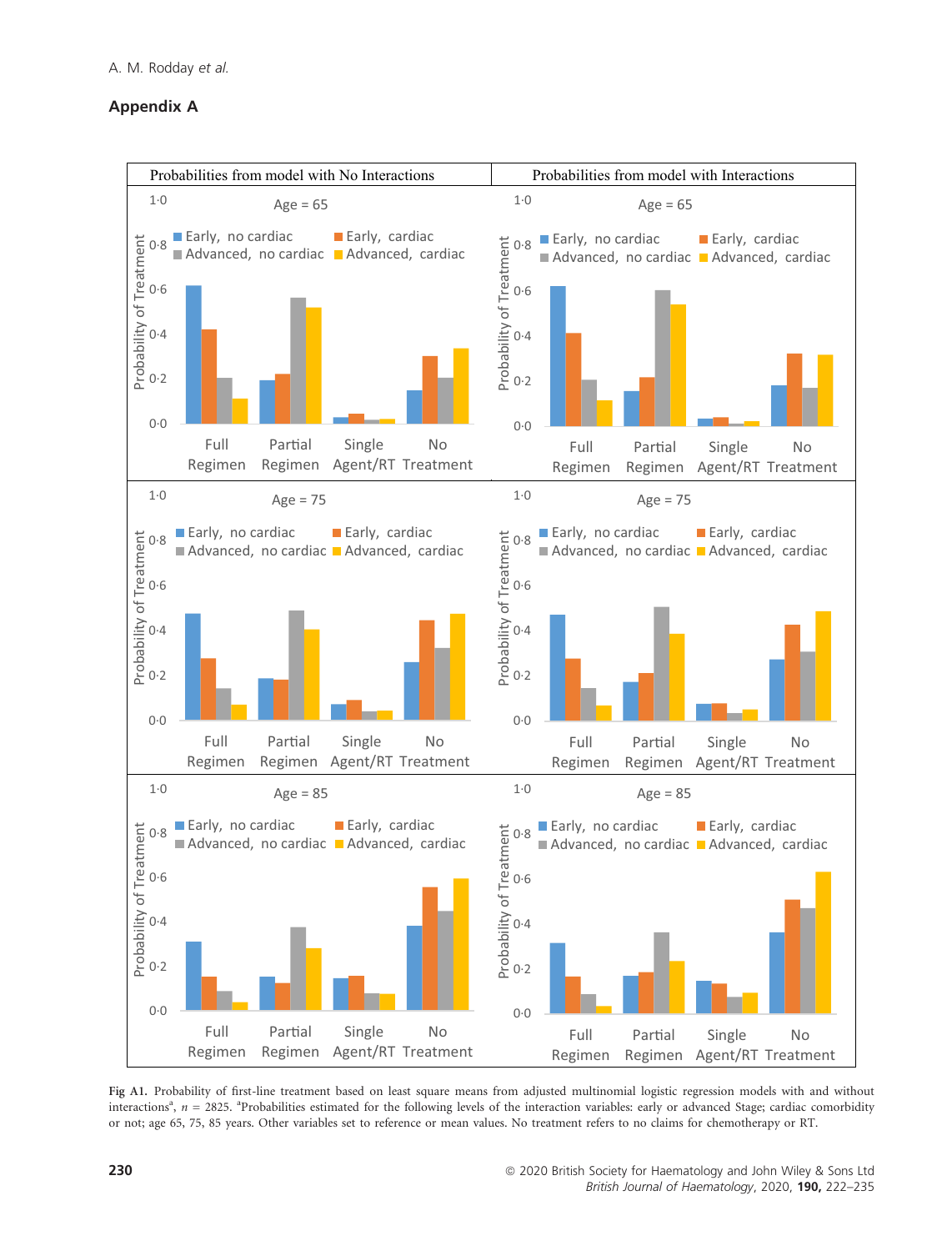|  |  |  |  |  | Table A1. Characteristics of patients at HL diagnosis by information enrolment in Medicare Part A and B, $n = 4725$ |
|--|--|--|--|--|---------------------------------------------------------------------------------------------------------------------|
|--|--|--|--|--|---------------------------------------------------------------------------------------------------------------------|

| Characteristic                  | Not enrolled in part A and B, $n = 1696$ | Enrolled in part A and B, $n = 3028$ | $\cal P$ |
|---------------------------------|------------------------------------------|--------------------------------------|----------|
| Patient factors                 |                                          |                                      |          |
| Age, years, mean (SD)           | 74.2(7.1)                                | 76.0(7.0)                            | < 0.001  |
| Female, $n$ $(\%)$              | 758 (44.7)                               | 1507(49.8)                           | < 0.001  |
| Race/ethnicity, n (%)           |                                          |                                      |          |
| White/non-Hispanic              | 1232(72.6)                               | 2516(83.1)                           | < 0.001  |
| Black/non-Hispanic              | 276(16.3)                                | 259(8.6)                             |          |
| Hispanic                        | 95(5.6)                                  | 152(5.0)                             |          |
| Other race/non-Hispanic         | 93(5.5)                                  | 101(3.3)                             |          |
| Marital status, $n$ (%)         |                                          |                                      | 0.02     |
| Married                         | 1002(59.1)                               | 1685(55.7)                           |          |
| Single/widowed/unknown          | 694(40.9)                                | 1343(44.4)                           |          |
| Medicaid dual enrolled, $n$ (%) | 180 $(10.6)$                             | 416 $(13.7)$                         | 0.002    |
| Prior cancer, $n(%)$            | 228(13.4)                                | 481 $(15.9)$                         | 0.02     |
| Disease factors                 |                                          |                                      |          |
| Year of diagnosis, $n$ (%)      |                                          |                                      |          |
| 2000-2004                       | 596 $(35.1)$                             | 974(32.2)                            | < 0.001  |
| 2005-2009                       | 585 $(34.5)$                             | 1221(40.3)                           |          |
| 2010-20013                      | 515(30.4)                                | 833(27.5)                            |          |
| Histology, $n$ $(\%)$           |                                          |                                      |          |
| Nodular sclerosis               | 607(35.8)                                | 1109(36.6)                           | 0.50     |
| Mixed cellularity               | 363(21.4)                                | 633(20.9)                            |          |
| Lymphocyte rich                 | 81(4.8)                                  | 127(4.2)                             |          |
| Lymphocyte depleted             | 41 $(2.4)$                               | 96(3.2)                              |          |
| <b>NOS</b>                      | 604(35.6)                                | 1063(35.1)                           |          |
| Ann Arbor Stage, n (%)          |                                          |                                      |          |
| Ι                               | 349 $(20.6)$                             | 666 $(22.0)$                         | 0.73     |
| $\rm II$                        | 375 $(22.1)$                             | 676(22.3)                            |          |
| III                             | 435(25.7)                                | 778(25.7)                            |          |
| IV                              | 432 $(25.5)$                             | 728 (24.0)                           |          |
| Unknown                         | 105(6.2)                                 | 180(5.9)                             |          |
| B symptoms, $n$ (%)             |                                          |                                      |          |
| No                              | 725 $(42.8)$                             | 1208(39.9)                           | 0.04     |
| Yes                             | 596 $(35.1)$                             | 1060(35.0)                           |          |
| Unknown                         | 375 $(22.1)$                             | 760 $(25.1)$                         |          |
| Died by 12 months               | 605(35.7)                                | 1137(37.6)                           | 0.20     |
| Geographic factors              |                                          |                                      |          |
| Region, $n$ $(\%)$              |                                          |                                      |          |
| Northeast                       | 213(12.6)                                | 714(23.6)                            | < 0.001  |
| Midwest                         | 113(6.7)                                 | 400(13.2)                            |          |
| South                           | 224(13.2)                                | 715(23.6)                            |          |
| West                            | 1146 $(67.6)$                            | 1199 (39.6)                          |          |
| Urban/rural, $n$ (%)            |                                          |                                      |          |
| More populated                  | 1636(96.5)                               | 2684(88.6)                           | < 0.001  |
| Less populated                  | 59(3.5)                                  | 344 $(11.4)$                         |          |

NOS, not otherwise specified.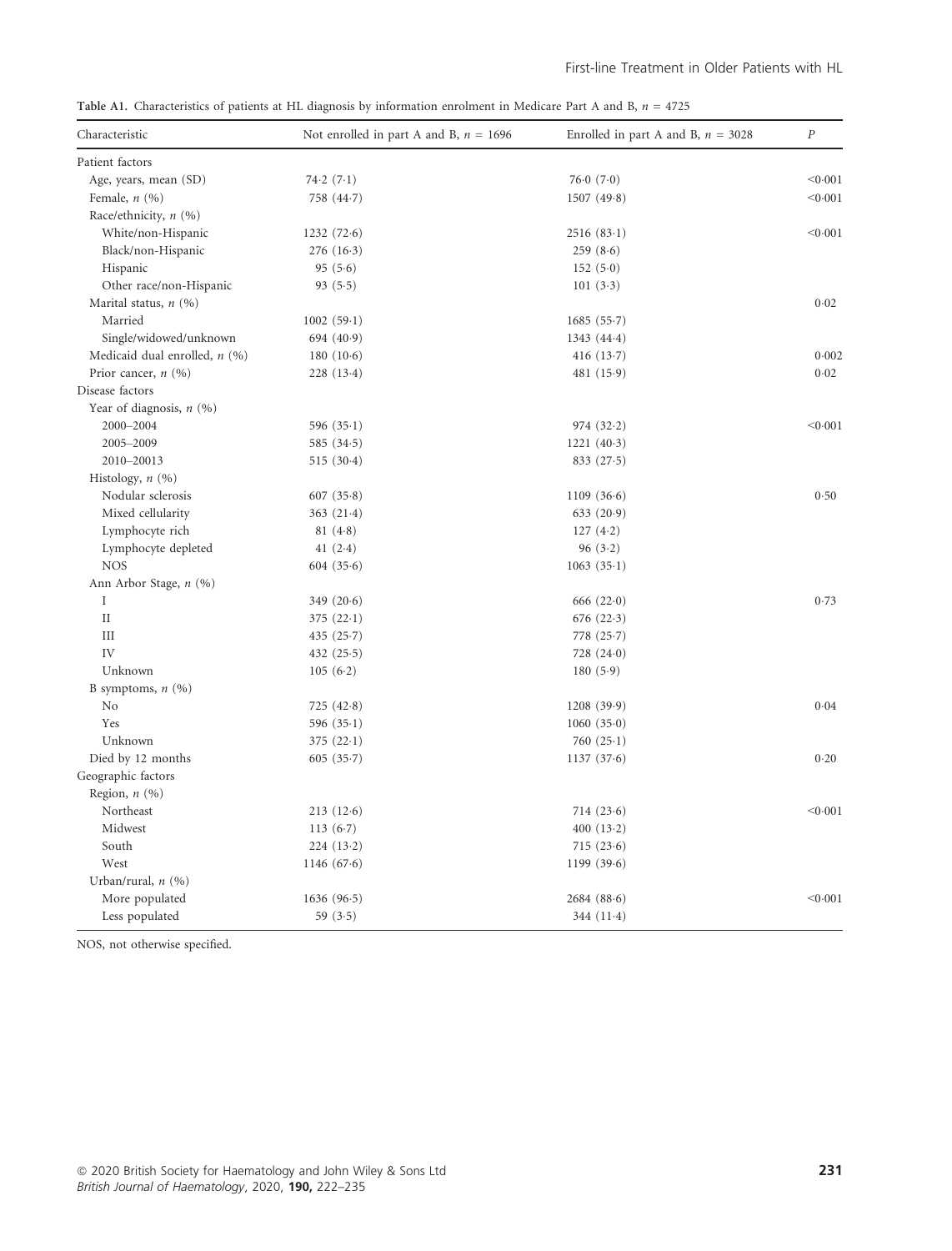| Table A2. Definition of full chemotherapy regimens |  |  |  |  |  |
|----------------------------------------------------|--|--|--|--|--|
|----------------------------------------------------|--|--|--|--|--|

|                |                                                                                                                         |                | Cycles required   |                                                                                                           |
|----------------|-------------------------------------------------------------------------------------------------------------------------|----------------|-------------------|-----------------------------------------------------------------------------------------------------------|
| Regimen        | Drugs                                                                                                                   | Early<br>Stage | Advanced<br>Stage | <b>Notes</b>                                                                                              |
| ABVD/AVD       | Doxorubicin (Adriamycin), bleomycin, vinblastine,<br>dacarbazine                                                        | 2              | 6                 | Bleomycin not required to be considered full                                                              |
| <b>BEACOPP</b> | Bleomycin, etoposide, doxorubicin (Adriamycin),<br>cyclophosphamide, vincristine (Oncovin),<br>procarbazine, prednisone | 4              | 6                 | Procarbazine and prednisone not required to be<br>considered full because orally administered             |
| <b>CHOP</b>    | Cyclophosphamide, hydroxydaunorubicin, vincristine<br>(Oncovin), prednisone                                             | 4              | 6                 | Prednisone not required to be considered full because<br>orally administered                              |
| COPP           | Cyclophosphamide, vincristine (Oncovin),<br>procarbazine, prednisone                                                    | 4              | 6                 | Procarbazine and prednisone not required to be<br>considered full because orally administered             |
| MOPP           | Mechlorethamine, vincristine (Oncovin), procarbazine, 4<br>prednisone                                                   |                | 6                 | Procarbazine and prednisone not required to be<br>considered full because orally administered             |
| <b>PVAG</b>    | Prednisone, vinblastine, doxorubicin (Adriamycin),<br>gemcitabine                                                       | 4              | 6                 | Prednisone not required to be considered full because<br>orally administered                              |
| Stanford V     | Mechlorethamine, doxorubicin, vinblastine,<br>vincristine, bleomycin, etoposide, prednisone                             | 2              | 3                 | Prednisone not required to be considered full because<br>orally administered                              |
| <b>VEPEMB</b>  | Vinblastine, cyclophosphamide, prednisolone,<br>procarbazine, etoposide, mitoxantrone and<br>bleomycin                  | $\overline{4}$ | 6                 | Procarbazine, prednisone, and etoposide not required<br>to be considered full because orally administered |

References: Canellos et al., 1992; Ballova et al., 2005; Boll et al., 2011; Hoppe et al., 2012; Gordon et al., 2013; National Comprehensive Cancer Network, 2019.

|                                 | Sequential classification*, $n$ (%) | All classification <sup>†</sup> , $n$ (%) | Cumulative total, $\ddagger$ n |
|---------------------------------|-------------------------------------|-------------------------------------------|--------------------------------|
| Died within month of diagnosis  | 90(12.4)                            | 90(12.4)                                  | 90                             |
| Received treatment by 6 months  | $81(11-1)$                          | $81(11-1)$                                | 171                            |
| Received hospice by 6 months    | 172(23.6)                           | 199(27.3)                                 | 343                            |
| Died by 6 months                | 183(25.1)                           | 426(58.5)                                 | 526                            |
| Received treatment by 12 months | 31(4.3)                             | 112(15.4)                                 | 557                            |
| Received hospice by 12 months   | 21(2.9)                             | 226(31.0)                                 | 578                            |
| Died by 12 months               | 24(3.3)                             | 501 $(68.8)$                              | 602                            |
| Unknown reason                  | 126(17.3)                           | 126(17.3)                                 | 728                            |
|                                 |                                     |                                           |                                |

\*Patients are assigned to the group in which they first appear; patients may only be counted once.

†Patients are assigned to any group to which they belong; patients may be counted more than once.

‡Patients from the sequential classification column are successively added to create the cumulative total.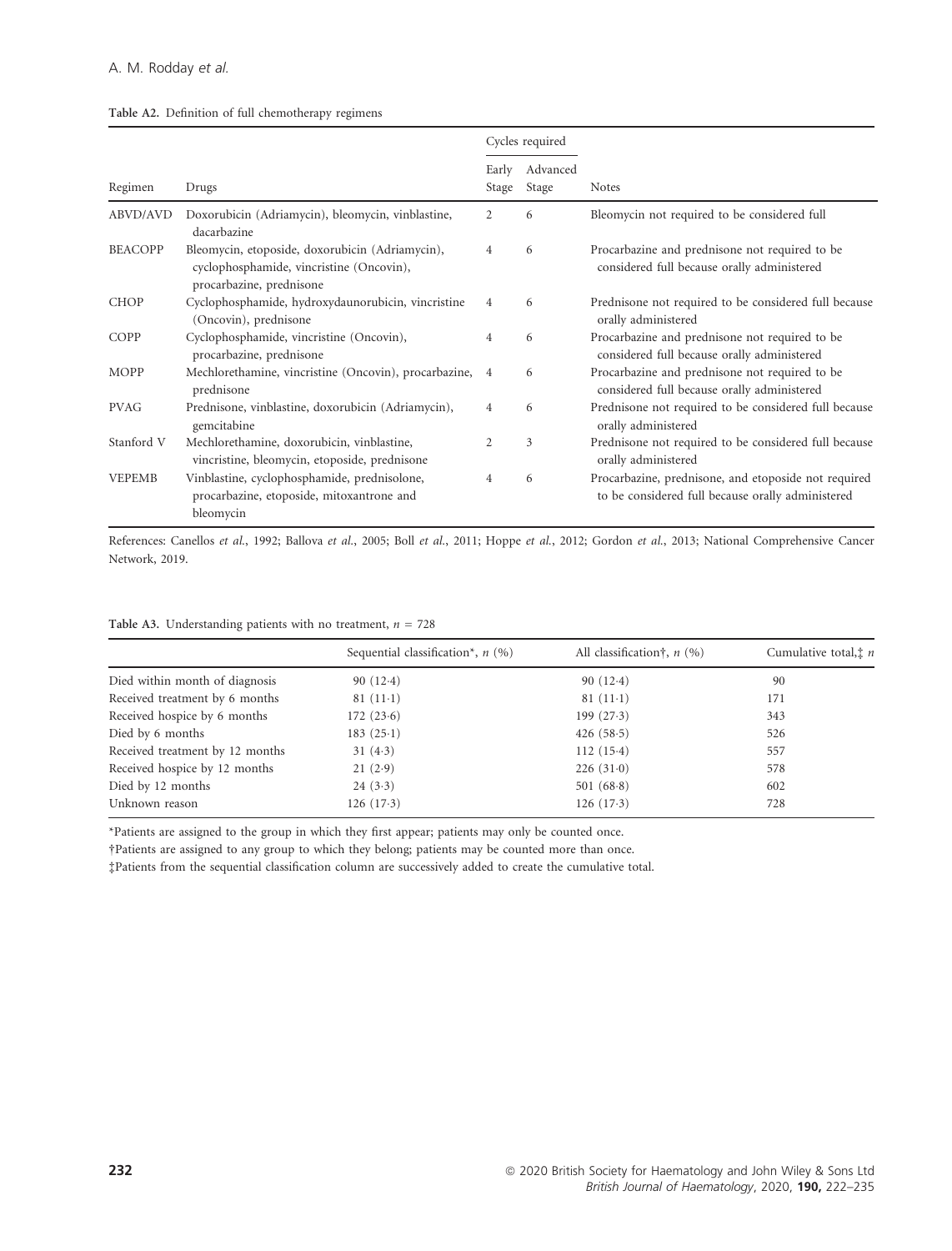|  | Table A4. Characteristics of patients at HL diagnosis by information about first-line treatment by 12 months, $n = 2825$ |  |  |  |  |  |  |  |  |  |
|--|--------------------------------------------------------------------------------------------------------------------------|--|--|--|--|--|--|--|--|--|
|--|--------------------------------------------------------------------------------------------------------------------------|--|--|--|--|--|--|--|--|--|

| Characteristic                      | Any treatment, $n = 2097$ | Some treatment explanation by<br>12 months, $n = 602$ | No treatment information<br>by 12 months <sup>*</sup> , $n = 126$ |
|-------------------------------------|---------------------------|-------------------------------------------------------|-------------------------------------------------------------------|
| Patient factors                     |                           |                                                       |                                                                   |
| Age, years, mean (SD)               | 75.2(6.6)                 | 78.7(7.3)                                             | 76.1(7.6)                                                         |
| Age categorical, $n$ (%)            |                           |                                                       |                                                                   |
| $65-69$ years                       | 507 $(24.2)$              | 81(13.5)                                              | 31(24.6)                                                          |
| $70 - 74$ years                     | 538 $(25.7)$              | 102(16.9)                                             | 31 $(24.6)$                                                       |
| 75-79 years                         | 498 $(23.8)$              | 135(22.4)                                             | $21(16-7)$                                                        |
| $\geq$ 80 years                     | 554 $(26.4)$              | 284(47.2)                                             | 43(34.1)                                                          |
| Female, $n(%)$                      | 1059(50.5)                | 300(49.8)                                             | 54 (42.9)                                                         |
| Race/ethnicity, $n$ (%)             |                           |                                                       |                                                                   |
| White/non-Hispanic                  | 1781(84.9)                | 480 $(79.7)$                                          | 103(81.8)                                                         |
| Black/non-Hispanic                  | 91 $(4.3)$                | 41 $(6.8)$                                            | 11 $(8.7)$                                                        |
| Hispanic                            | 168(8.0)                  | 57 $(9.5)$                                            | Ť                                                                 |
| Other race/non-Hispanic             | 57 $(2.7)$                | 24(4.0)                                               | $\dagger$                                                         |
| Marital status, $n$ (%)             |                           |                                                       |                                                                   |
| Married                             | 1267(60.4)                | 261(43.4)                                             | 73(57.9)                                                          |
| Single/Widowed/Unknown              | 830(39.6)                 | 341 $(56.6)$                                          | 53 $(42.1)$                                                       |
| Medicaid dual enrolled, $n$ (%)     | $254(12-1)$               | 117(19.4)                                             | 18(14.3)                                                          |
| Frailty, $n$ (%)                    | 939 $(44.8)$              | 448 $(74.4)$                                          | 56(44.4)                                                          |
| Comorbidity, n (%)                  | 1602(76.4)                | 533 $(88.5)$                                          | 89(70.6)                                                          |
| Cardiac comorbidity, $n$ (%)        | 455(21.7)                 | 253(42.0)                                             | 32(25.4)                                                          |
| Prior cancer, $n$ (%)               | 343(16.4)                 | 83(13.8)                                              | 24(19.1)                                                          |
| Disease factors                     |                           |                                                       |                                                                   |
| Year of diagnosis, $n$ (%)          |                           |                                                       |                                                                   |
| $2000 - 2004$                       | 674(32.1)                 | 188(31.2)                                             | 47 $(37.3)$                                                       |
| 2005-2009                           | 849(40.5)                 | 242(40.2)                                             | 41 $(32.5)$                                                       |
| 2010-20013                          | 574(27.4)                 | 172(28.6)                                             | 38(30.2)                                                          |
| Histology, $n$ (%)                  |                           |                                                       |                                                                   |
| Nodular sclerosis                   | 827(39.4)                 | 175(29.1)                                             | 34 $(27.0)$                                                       |
| Mixed cellularity                   | 451(21.5)                 | 115(19.1)                                             | 27(21.4)                                                          |
| Lymphocyte rich                     | 101(4.8)                  | 12(2.0)                                               | $\dagger$                                                         |
| Lymphocyte depleted                 | 54 $(2.6)$                | 33(5.5)                                               | $\dagger$                                                         |
| <b>NOS</b>                          | 664(31.7)                 | 267(44.4)                                             | 51 $(40.5)$                                                       |
| Ann Arbor Stage, n (%)              |                           |                                                       |                                                                   |
| Ι                                   | 509 $(24.3)$              | 105(17.4)                                             | 49 (38.9)                                                         |
| $\rm II$                            | 524(25.0)                 | $121(20-1)$                                           | 25(19.8)                                                          |
| Ш                                   | 572 $(27.3)$              | 161 $(26.7)$                                          | 34(27.0)                                                          |
| IV                                  | 492 $(23.5)$              | 215(35.7)                                             | $18(14-3)$                                                        |
| B symptoms, $n$ (%)                 |                           |                                                       |                                                                   |
| No                                  | 915(43.6)                 | 207(34.4)                                             | 45 $(35.7)$                                                       |
| Yes                                 | 739(35.2)                 | 252 (41.9)                                            | 36(28.6)                                                          |
| Unknown                             | 443 $(21-1)$              | 143(23.8)                                             | 45 $(35.7)$                                                       |
| Geographic factors                  |                           |                                                       |                                                                   |
| Region, $n$ (%)                     |                           |                                                       |                                                                   |
| Northeast                           | 480 $(22.9)$              | 151(25.1)                                             | 28(22.2)                                                          |
| Midwest                             | 297(14.2)                 | 79 $(13.1)$                                           | $14(11-1)$                                                        |
| South                               | 501 $(23.9)$              | 147(24.4)                                             | 37(29.4)                                                          |
| West                                | 819(39.1)                 | 225(37.4)                                             | 47(37.3)                                                          |
| Urban/Rural, $n$ (%)                |                           |                                                       |                                                                   |
| More populated                      | 1855(88.5)                | 530 (88.0)                                            | 113(89.7)                                                         |
| Less populated                      | 242(11.5)                 | 72 $(12.0)$                                           | 13(10.3)                                                          |
| Hospital with chemotherapy, $n$ (%) | 2009(95.8)                | 568 (94.4)                                            | 121(96.0)                                                         |

NOS, not otherwise specified.

\*No treatment refers to no claims for chemotherapy or RT.

†Cell counts < 11 were suppressed and other cells were coarsened to avoid re-identification of patients in accordance with SEER-Medicare policy.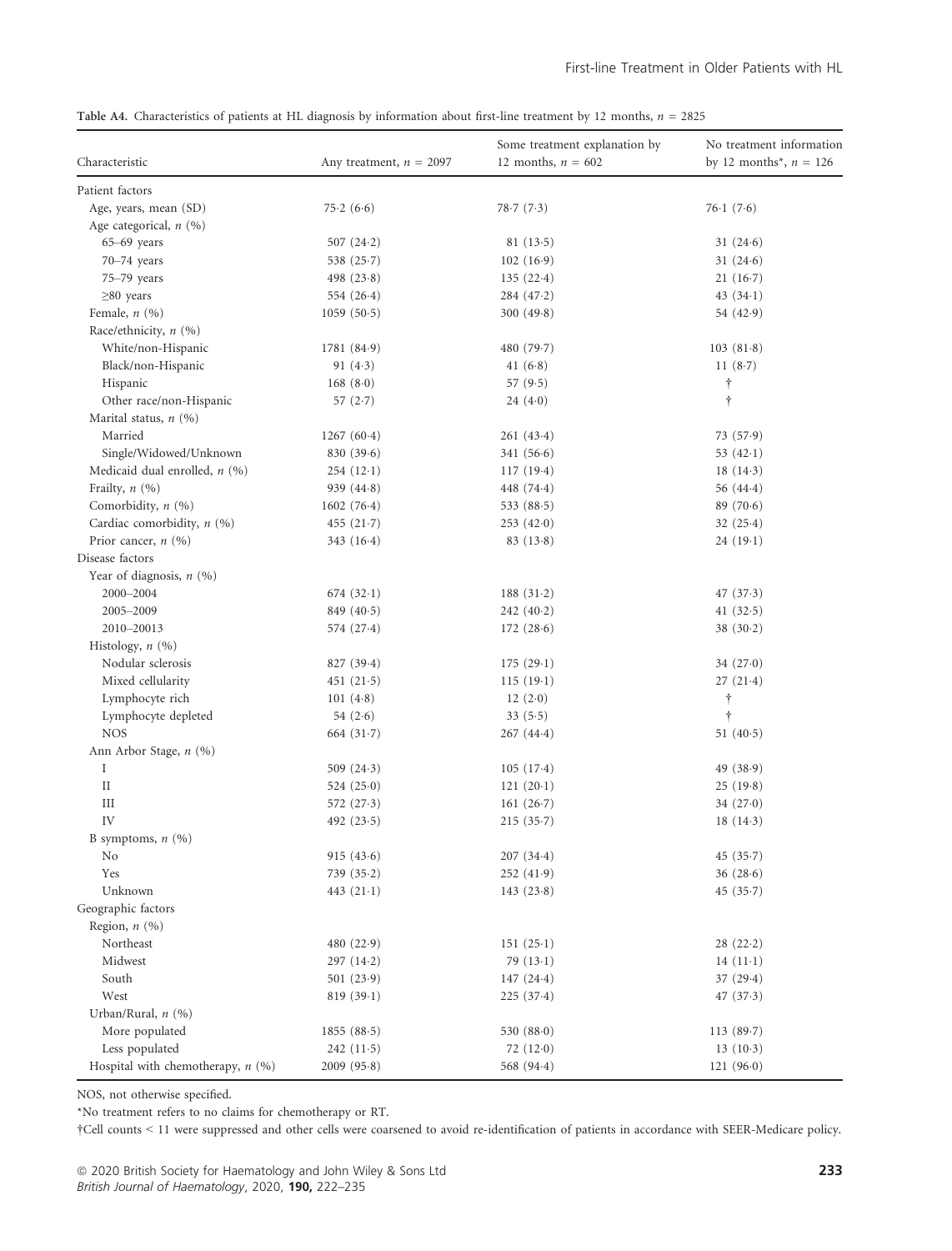# References

- Abbasi, J. (2019) Older patients (still) left out of cancer clinical trials. JAMA, 322, 1751.
- Aizer, A.A., Chen, M.H., McCarthy, E.P., Mendu, M.L., Koo, S., Wilhite, T.J., Graham, P.L., Choueiri, T.K., Hoffman, K.E., Martin, N.E., Hu, J.C. & Nguyen, P.L. (2013) Marital status and survival in patients with cancer. Journal of Clinical Oncology, 31, 3869–3876.
- Appel, B.E., Chen, L., Buxton, A., Wolden, S.L., Hodgson, D.C. & Nachman, J.B. (2012) Impact of low-dose involved-field radiation therapy on pediatric patients with lymphocyte-predominant Hodgkin lymphoma treated with chemotherapy: a report from the Children's Oncology Group. Pediatric Blood & Cancer, 59, 1284–1289.
- Ballova, V., Ruffer, J.U., Haverkamp, H., Pfistner, B., Muller-Hermelink, H.K., Duhmke, E., Worst, P., Wilhelmy, M., Naumann, R., Hentrich, M. & Engert, A. (2005) A prospectively randomized trial carried out by the German Hodgkin Study Group (GHSG) for elderly patients with advanced Hodgkin's disease comparing BEA-COPP baseline and COPP-ABVD (study HD9elderly). Annals of Oncology, 16, 124-131.
- Bjorkholm, M., Svedmyr, E. & Sjoberg, J. (2011) How we treat elderly patients with Hodgkin lymphoma. Current Opinion in Oncology, 23, 421–428.
- Boll, B., Bredenfeld, H., Gorgen, H., Halbsguth, T., Eich, H.T., Soekler, M., Markova, J., Keller, U., Graeven, U., Kremers, S., Geissler, M., Trenn, G., Fuchs, M., von Tresckow, B., Eichenauer, D.A., Borchmann, P. & Engert, A. (2011) Phase 2 study of PVAG (prednisone, vinblastine, doxorubicin, gemcitabine) in elderly patients with early unfavorable or advanced stage Hodgkin lymphoma. Blood, 118, 6292–6298.
- Boll, B., Goergen, H., Arndt, N., Meissner, J., Krause, S.W., Schnell, R., von Tresckow, B., Eichenauer, D.A., Sasse, S., Fuchs, M., Behringer, K., Klimm, B.C., Naumann, R., Diehl, V., Engert, A. & Borchmann, P. (2013) Relapsed hodgkin lymphoma in older patients: a comprehensive analysis from the German hodgkin study group. Journal of Clinical Oncology, 31, 4431– 4437.
- Canellos, G.P., Anderson, J.R., Propert, K.J., Nissen, N., Cooper, M.R., Henderson, E.S., Green, M.R., Gottlieb, A. & Peterson, B.A. (1992) Chemotherapy of advanced Hodgkin's disease with MOPP, ABVD, or MOPP alternating with ABVD. New England Journal of Medicine, 327, 1478–1484.
- Cassidy, A. (2012) Care for dual eligibles. Health Affairs, [https://doi.org/10.1377/hpb20120613.](https://doi.org/10.1377/hpb20120613.634976) [634976](https://doi.org/10.1377/hpb20120613.634976).
- Connors, J.M., Jurczak, W., Straus, D.J., Ansell, S.M., Kim, W.S., Gallamini, A., Younes, A., Alekseev, S., Illés, Á., Picardi, M., Lech-Maranda, E., Oki, Y., Feldman, T., Smolewski, P., Savage, K.J., Bartlett, N.L., Walewski, J., Chen, R., Ramchandren, R., Zinzani, P.L., Cunningham, D., Rosta, A., Josephson, N.C., Song, E.,

Sachs, J., Liu, R., Jolin, H.A., Huebner, D. & Radford, J.ECHELON-1 Study Group (2018) Brentuximab vedotin with chemotherapy for stage III or IV Hodgkin's lymphoma. New England Journal of Medicine, 378, 331–344.

- Duggan, D.B., Petroni, G.R., Johnson, J.L., Glick, J.H., Fisher, R.I., Connors, J.M., Canellos, G.P. & Peterson, B.A. (2003) Randomized comparison of ABVD and MOPP/ABV hybrid for the treatment of advanced Hodgkin's disease: report of an intergroup trial. Journal of Clinical Oncology, 21, 607–614.
- Engert, A., Ballova, V., Haverkamp, H., Pfistner, B., Josting, A., Duhmke, E., Muller-Hermelink, K., Diehl, V. & German Hodgkin's Study Group (2005) Hodgkin's lymphoma in elderly patients: a comprehensive retrospective analysis from the German Hodgkin's Study Group. Journal of Clinical Oncology, 23, 5052–5060.
- Evens, A.M., Sweetenham, J.W. & Horning, S.J. (2008) Hodgkin lymphoma in older patients: an uncommon disease in need of study. Oncology (Williston Park), 22, 1369–1379.
- Evens, A.M., Helenowski, I., Ramsdale, E., Nabhan, C., Karmali, R., Hanson, B., Parsons, B., Smith, S., Larsen, A., McKoy, J.M., Jovanovic, B., Gregory, S., Gordon, L.I. & Smith, S.M. (2012) A retrospective multicenter analysis of elderly Hodgkin lymphoma: outcomes and prognostic factors in the modern era. Blood, 119, 692–695.
- Evens, A.M., Hong, F., Gordon, L.I., Fisher, R.I., Bartlett, N.L., Connors, J.M., Gascoyne, R.D., Wagner, H., Gospodarowicz, M., Cheson, B.D., Stiff, P.J., Advani, R., Miller, T.P., Hoppe, R.T., Kahl, B.S., Horning, S.J. & Horning, S.J. (2013) The efficacy and tolerability of adriamycin, bleomycin, vinblastine, dacarbazine and Stanford V in older Hodgkin lymphoma patients: a comprehensive analysis from the North American intergroup trial E2496. British Journal of Haematology, 161, 76–86.
- Evens, A.M., Advani, R.H., Helenowski, I.B., Fanale, M., Smith, S.M., Jovanovic, B.D., Bociek, G.R., Klein, A.K., Winter, J.N., Gordon, L.I. & Hamlin, P.A. (2018) Multicenter Phase II study of sequential brentuximab vedotin and doxorubicin, vinblastine, and dacarbazine chemotherapy for older patients with untreated classical Hodgkin lymphoma. Journal of Clinical Oncology, 36, 3015–3022.
- Feltl, D., Vitek, P. & Zamecnik, J. (2006) Hodgkin's lymphoma in the elderly: the results of 10 years of follow-up. Leukaemia & Lymphoma, 47, 1518–1522.
- Forero-Torres, A., Holkova, B., Goldschmidt, J., Chen, R., Olsen, G., Boccia, R.V., Bordoni, R.E., Friedberg, J.W., Sharman, J.P., Palanca-Wessels, M.C., Wang, Y. & Yasenchak, C.A. (2015) Phase 2 study of frontline brentuximab vedotin monotherapy in Hodgkin lymphoma patients aged 60 years and older. Blood, 126, 2798–2804. Fried, L.P., Tangen, C.M., Walston, J., Newman,
- A.B., Hirsch, C., Gottdiener, J., Seeman, T., Tracy, R., Kop, W.J., Burke, G., McBurnie, M.A.

& Cardiovascular Health Study Collaborative Research Group (2001) Frailty in older adults: evidence for a phenotype. Journals of Gerontology. Series A, Biological Sciences and Medical Sciences, 56, M146–156.

- Friedberg, J.W., Forero-Torres, A., Bordoni, R.E., Cline, V.J.M., Patel Donnelly, D., Flynn, P.J., Olsen, G., Chen, R., Fong, A., Wang, Y. & Yasenchak, C.A. (2017) Frontline brentuximab vedotin in combination with dacarbazine or bendamustine in patients aged >/=60 years with HL. Blood, 130, 2829–2837.
- Given, B. & Given, C.W. (2008) Older adults and cancer treatment. Cancer, 113, 3505–3511.
- Gold, M.R., Jacobson, G.A. & Garfield, R.L. (2012) There is little experience and limited data to support policy making on integrated care for dual eligibles. Health Aff (Millwood), 31, 1176– 1185.
- Gordon, L.I., Hong, F., Fisher, R.I., Bartlett, N.L., Connors, J.M., Gascoyne, R.D., Wagner, H., Stiff, P.J., Cheson, B.D., Gospodarowicz, M., Advani, R., Kahl, B.S., Friedberg, J.W., Blum, K.A., Habermann, T.M., Tuscano, J.M., Hoppe, R.T. & Horning, S.J. (2013) Randomized phase III trial of ABVD versus Stanford V with or without radiation therapy in locally extensive and advanced-stage Hodgkin lymphoma: an intergroup study coordinated by the Eastern Cooperative Oncology Group (E2496). Journal of Clinical Oncology, 31, 684– 691.
- Hoppe, R.T., Advani, R.H., Ai, W.Z., Ambinder, R.F., Aoun, P., Bello, C.M., Bierman, P.J., Blum, K.A., Chen, R., Dabaja, B., Duron, Y., Forero, A., Gordon, L.I., Hernandez-Ilizaliturri, F.J., Hochberg, E.P., Maloney, D.G., Mansur, D., Mauch, P.M., Metzger, M., Moore, J.O., Morgan, D., Moskowitz, C.H., Poppe, M., Pro, B., Winter, J.N., Yahalom, J., Sundar, H. &National Comprehensive Cancer Network (2012). Hodgkin lymphoma, version 2.2012 featured updates to the NCCN guidelines. Journal of National Comprehensive Cancer Network, 10, 589–597.
- Institute of Medicine (2003). In Smedley, B.D., Stith, A.Y. & Nelson, A.R. (Eds.), Unequal Treatment: Confronting Racial and Ethnic Disparities in Health Care. Washington, DC: National Academies Press (US).
- Jacobson, G., Neuman, T. & Damico, A. (2012) Medicare's role for dual eligible beneficiaries. Medicare Policy, [https://www.kff.org/wp-content/](https://www.kff.org/wp-content/uploads/2013/01/8138-02.pdf) [uploads/2013/01/8138-02.pdf](https://www.kff.org/wp-content/uploads/2013/01/8138-02.pdf)
- Kawachi, I., Daniels, N. & Robinson, D.E. (2005) Health disparities by race and class: why both matter. Health Aff (Millwood), 24, 343–352.
- Keating, N.L., Huskamp, H.A., Kouri, E., Schrag, D., Hornbrook, M.C., Haggstrom, D.A. & Landrum, M.B. (2018) Factors contributing to geographic variation in end-of-life expenditures for cancer patients. Health Aff (Millwood), 37, 1136–1143.
- Medicare Payment Advisory Commitee & Medicaid and CHIP Payment and Access